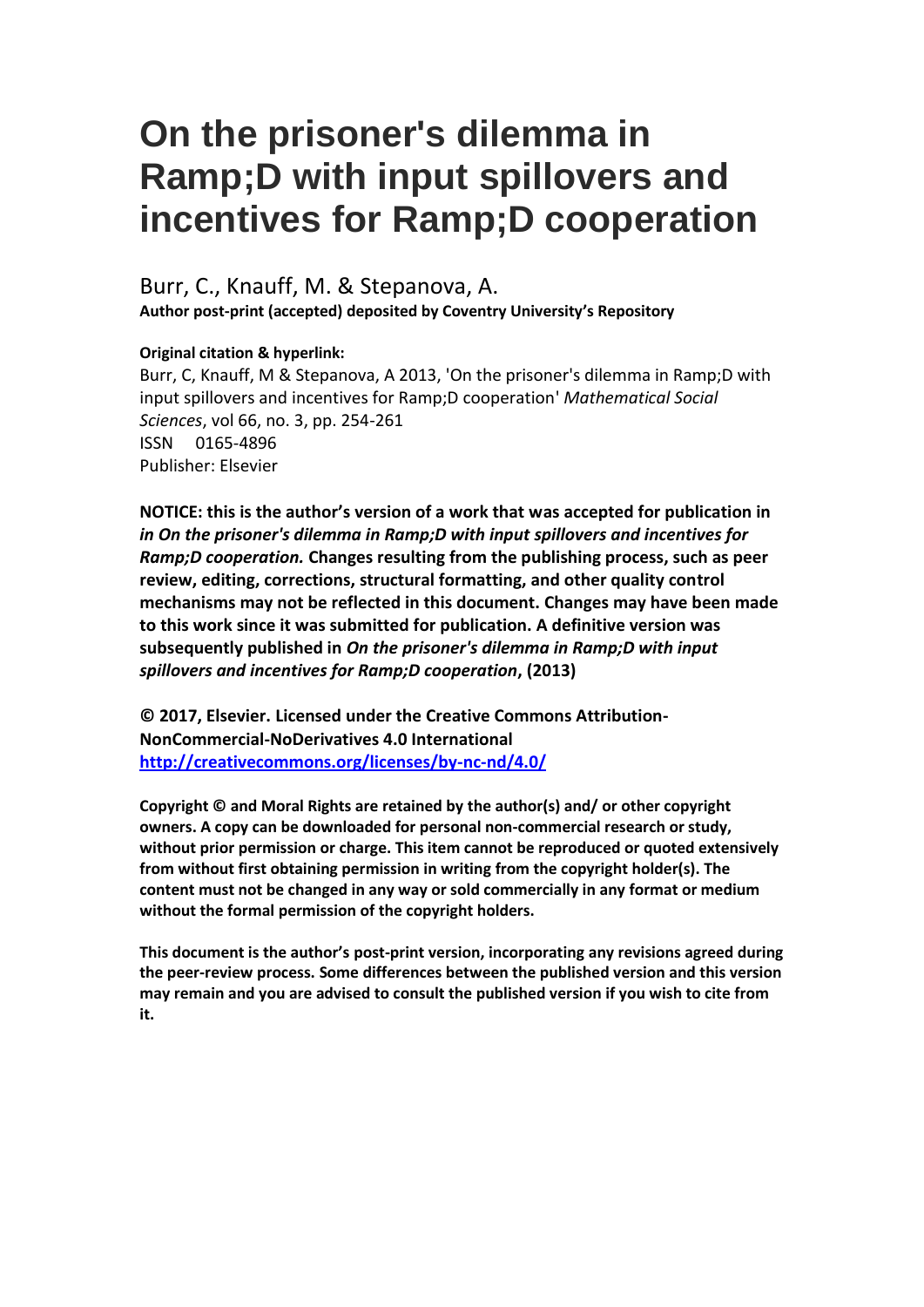## On the Prisoner's Dilemma in R&D with Input Spillovers and Incentives for R&D Cooperation

Chrystie Burr<sup>∗</sup> Malgorzata Knauff† Anna Stepanova‡

#### Abstract

This paper considers a standard model of strategic R&D with spillovers in R&D inputs, and extends the result that duopoly firms engaged in a standard two-stage game of R&D and Cournot competition end up in a prisoner's dilemma situation for their R&D decisions, whenever spillover effects and R&D costs are relatively low. In terms of social welfare, this prisoner's dilemma always works to the advantage of both consumers and society. This result allows a novel and enlightening perspective on some issues of substantial interest in the innovation literature. In particular, the incentive firms face towards R&D cooperation in the form of an R&D cartel is shown to be maximal for the case of zero spillovers, which is when the prisoner's dilemma has the largest scope.

JEL codes: C72, D43, L13, L14.

Key words and phrases: returns to R&D, prisoner's dilemma, spillover effects, incentives for R&D cartels.

<sup>∗</sup>Department of Economics, University of Colorado, Boulder CO. Email: chrystie.burr@gmail.com

<sup>†</sup>Warsaw School of Economics, Poland. Email: mknauff@sgh.waw.pl

<sup>‡</sup>Department of Economics, University of Kent, Canterbury, CT2 7NP, UK. E-mail: A.Stepanova@kent.ac.uk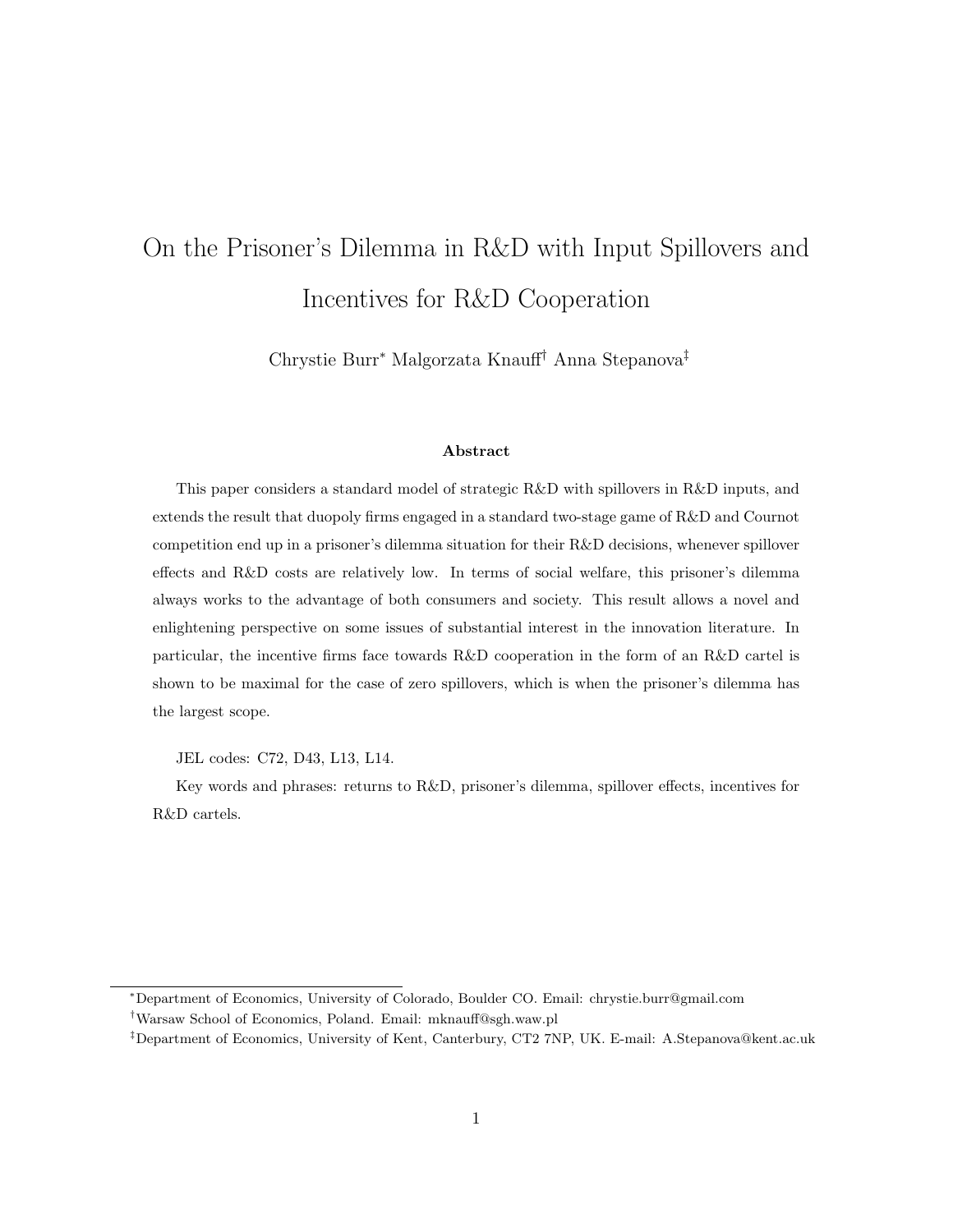## 1 Introduction

Technological innovation is broadly viewed as the engine behind economic growth. This is clearly reflected in the modern theory of endogenous growth (Romer, 1986). Innovating firms and entrepreneurs are typically described in very positive terms, often bordering on heroic, in popularized writings in economics. Yet, a recent small strand of the literature on innovation in industrial organization has uncovered the simple but insightful result that innovating firms in imperfectly competitive markets often undertake innovative activities as a consequence of being caught in a simple prisoner's dilemma situation. In other words, in some circumstances, firms only respond to powerful strategic forces when they engage in process research and development (or R&D), in the sense that this decision forms a dominant strategy, even though remaining under the status quo ante (with no R&D) would actually be to their mutual benefit. Thus, firms might sometimes conduct R&D with the sole intent of keeping up with their rivals, in what may be viewed as a destructive race from their joint point of view.

Bacchiega et al. (2010) considers a modified version of one of the commonly used models of strategic R&D, due to d'Aspremont and Jacquemin (1988), henceforth AJ. This model postulates a standard symmetric two-period framework of duopolistic process R&D/Cournot competition with spillover effects that are additive in cost reductions (or R&D outputs). Bacchiega et al (2010) add an initial period to this common model, wherein firms decide simultaneously whether or not to conduct R&D. In the resulting three-stage game, they find that firms are caught in a prisoner's dilemma in R&D whenever spillover effects are sufficiently small. Amir et al. (2011) consider a similar question and derive a similar result of a prisoner's dilemma in R&D but do so within the context of the original two-stage game of AJ. To be able to even address this question, the latter study proposed a definition of a prisoner's dilemma for games where the action set (for the R&D decision) is not necessarily binary but is instead uncountable.<sup>1</sup>

The present paper addresses the same question, i.e., investigating the possibility of a prisoner's dilemma in R&D and characterizing its scope, but does so in the context of the other competing model of duopolistic process R&D/product market competition, which postulates spillover effects

<sup>1</sup>See also Amir, Halmenschlager, and Jin (2011a) for another related context where a prisoner's dilemma in R&D shows up.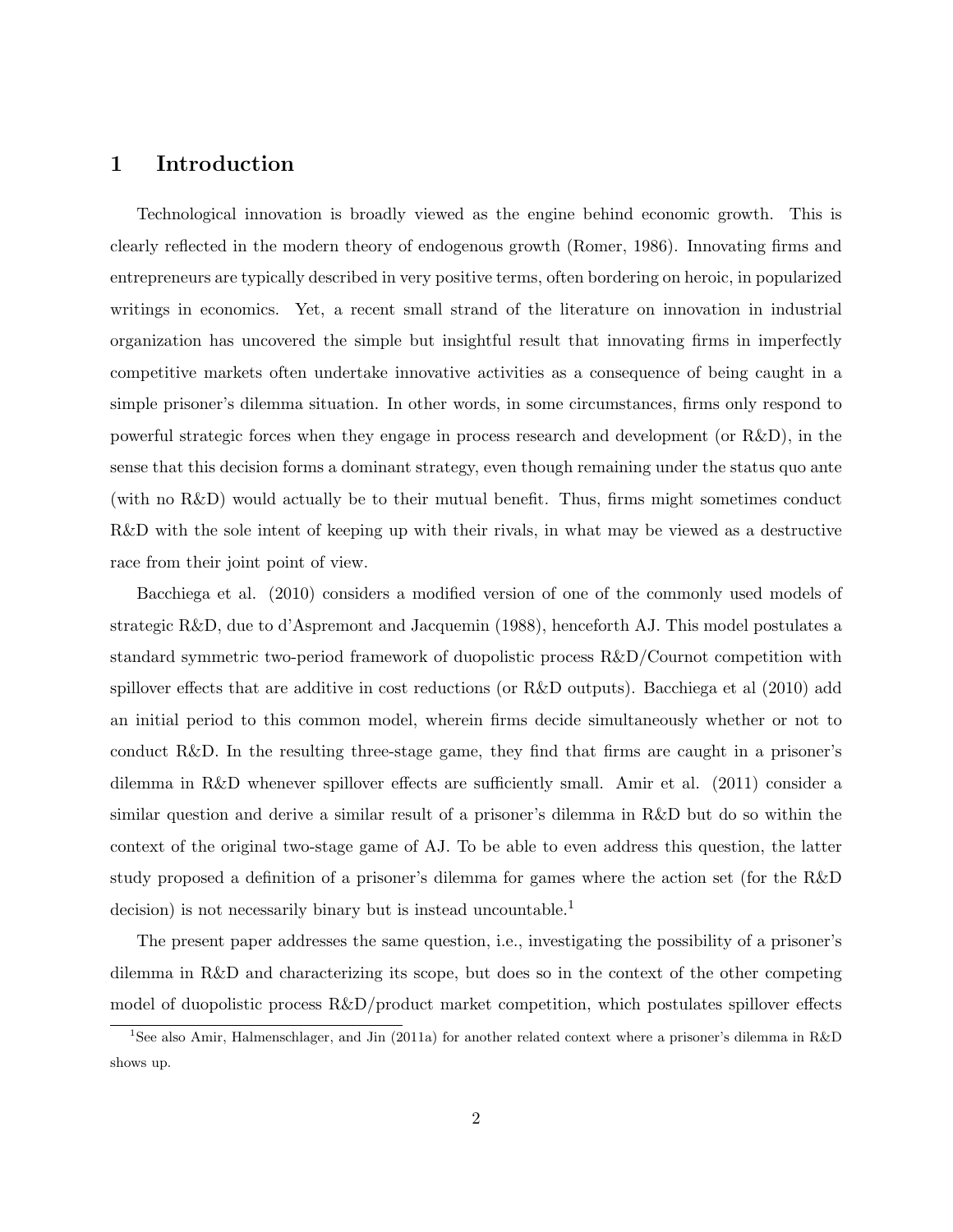that are additive in monetary expenditures on R&D (or R&D inputs). This is a much older model, initially proposed by Ruff (1969) and subsequently considered by Spence (1984), Kamien, Muller and Zang (1992), henceforth KMZ, and Amir, Evstigneev and Wooders (2003). Amir (2000) provides an extensive comparison of these two competing models, and finds that they differ in some important ways, both in terms of some basic theoretical predictions and sometimes also in terms of policy prescriptions. In the way of final conclusion, Amir (2000) suggests that the KMZ model is more likely to be applicable across the board to generic industries than the AJ model, the latter embodying in a somewhat hidden manner that a firm's R&D and that of its rival's may constitute perfect complements (i.e, without any redundancies) and that adding up cost reductions can circumvent the decreasing returns aspect of process  $R\&D$ . For a more detailed analysis and consideration of further points of contrast, the reader is referred to the original paper.<sup>2</sup>

In view of the depth of some of the divergences between the two models, any conclusion that holds in one of the models could not be considered as necessarily holding in the other. Therefore, it makes sense to investigate the presence and extent of the prisoner's dilemma in the KMZ model too. Furthermore, since this is now considered as being the more central model, the question at hand acquires some further interest. Finally, this paper may in any case be viewed as a robustness check of the existing papers on this topic.

The main result of this paper turns out to be qualitatively the same as in the recent literature using the AJ model, namely that a prisoner's dilemma in R&D does hold for the KMZ model, and has a scope that is qualitatively similar to the one found for the other model. The prisoner's dilemma in R&D tends to hold for sufficiently small values of the spillover parameter and of the cost of R&D (the latter captured by a simple parameter in both models). In particular, it always holds in a neighborhood of zero spillovers, regardless of the cost of R&D.

The fact that a prisoner's dilemma in R&D holds when the spillover parameter and the cost of R&D tend to be small is intuitively plausible. Indeed, a higher cost of R&D always leads in a natural way to a lower propensity on the part of firms to engage in R&D, and thus indirectly mitigates the bite of the prisoner's dilemma effect. Similarly, high spillovers are always expected to

 $2$ Other studies that elaborate on some aspects of the differences between these two models include the following: Hinloopen and Vandekerckhove (2009, 2011), Martin (2002), Hauenschild, (2003), Tesoriere (2008), Jin and Troege (2006), Stepanova and Tesoriere (2010), and Piga and Poyago-Theotoky (2005).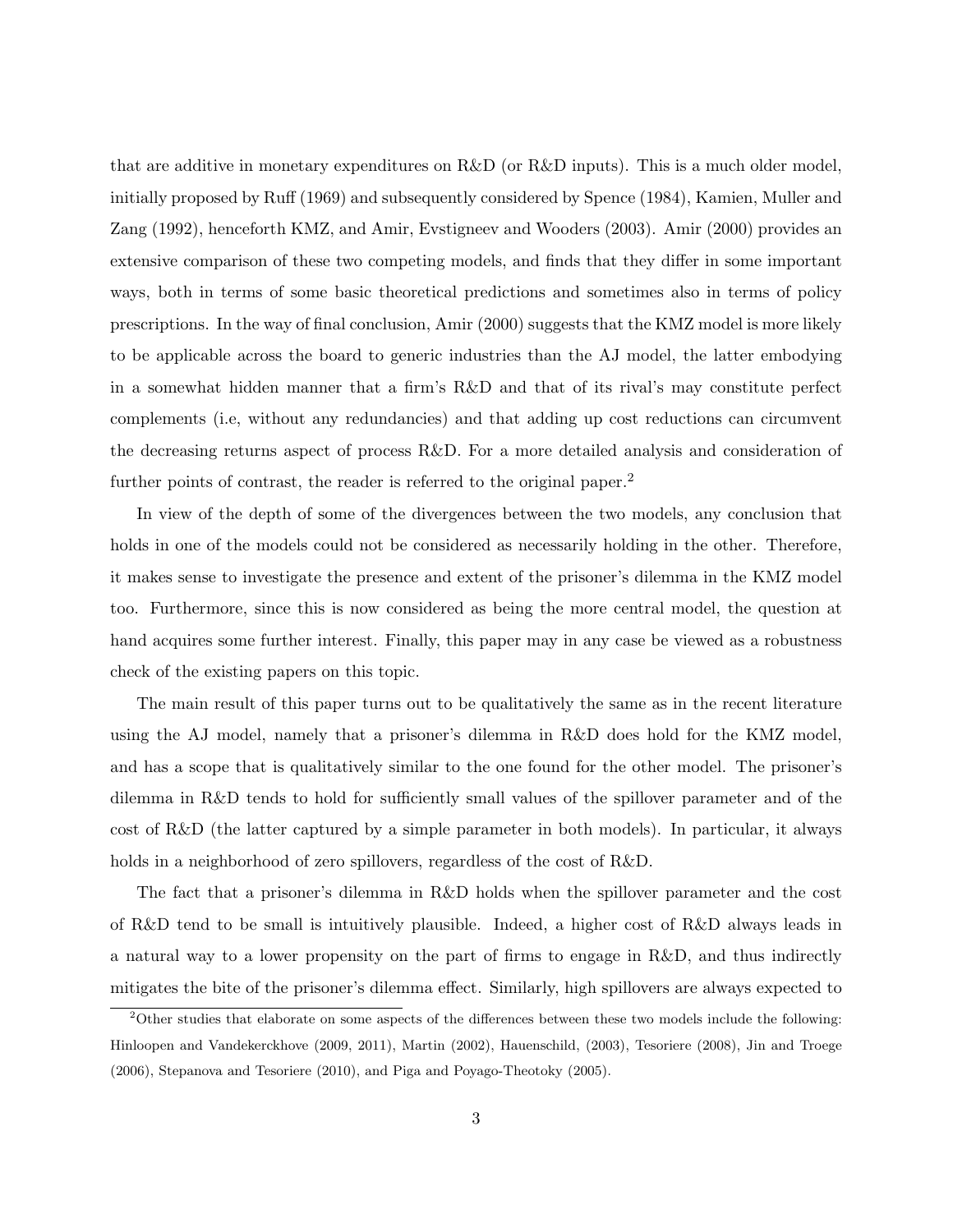dilute firms' incentives for R&D through the well known free rider effect of the commons, and thus also tend to attenuate the effects of the prisoner's dilemma.

While R&D competition will tend to ruin the firms involved in it, it fortunately works to the benefit of consumers and society as a whole, just as one would expect. A (second-best) welfare analysis confirms this well known and rather intuitive point: The prisoner's dilemma at hand is always beneficial to consumers. In addition, this benefit is so large that it overcomes the negative effect on firms' profits and always leads to an increase in social welfare.

Imperfect appropriability, also often referred to as knowledge externalities or spillovers, is a central feature of technological innovation. Uncovering the presence of, and the specific conditions for, a prisoner's dilemma in R&D provides an interesting perspective on several aspects of firms' strategic innovative behavior, including on the effects of imperfect appropriability of R&D. First, observe that under low spillovers, firms' R&D behavior is not affected by the public goods externality in a significant way, but reflects instead the familiar grip of a prisoner's dilemma, while at high spillovers, the presence of spillovers alone is detrimental to firms' innovative efforts and equilibrium profits. The latter point is widely accepted and documented in the literature on innovation (see e.g., Griliches, 1995 or Spence, 1984). Thus, substantial imperfect appropriability and the R&D prisoner's dilemma may be viewed as (mutually exclusive) substitutes in pulling firms' fortunes down. As a consequence, one might well expect that mid-level spillovers would be preferred by firms to either low or high spillovers. This is indeed the case, as shown below (see De Bondt et al., 1992 for the analogous result in the context of the AJ model).

In addition, the prisoner's dilemma result can also be invoked to provide a clarifying perspective on the incentive firms face for forming R&D cartels, as an alternative to non-cooperative R&D. Taking the (positive) difference between cartel and non-cooperative profits as a natural quantitative measure of this incentive, we show that it is U-shaped in the spillover rate. More precisely, this incentive is very high (in fact maximal) when the spillover rate is equal to 0, also very high when the spillover rate is close to 1, but very weak for mid-level spillovers (and non-existent when the spillover rate is exactly 50 per cent). Under high spillovers, forming an R&D cartel is a classical way of internalizing the large knowledge externality, as is widely recognized (see, e.g., Bernstein and Nadiri, 1988). On the other hand, under low spillovers, going for an R&D cartel is something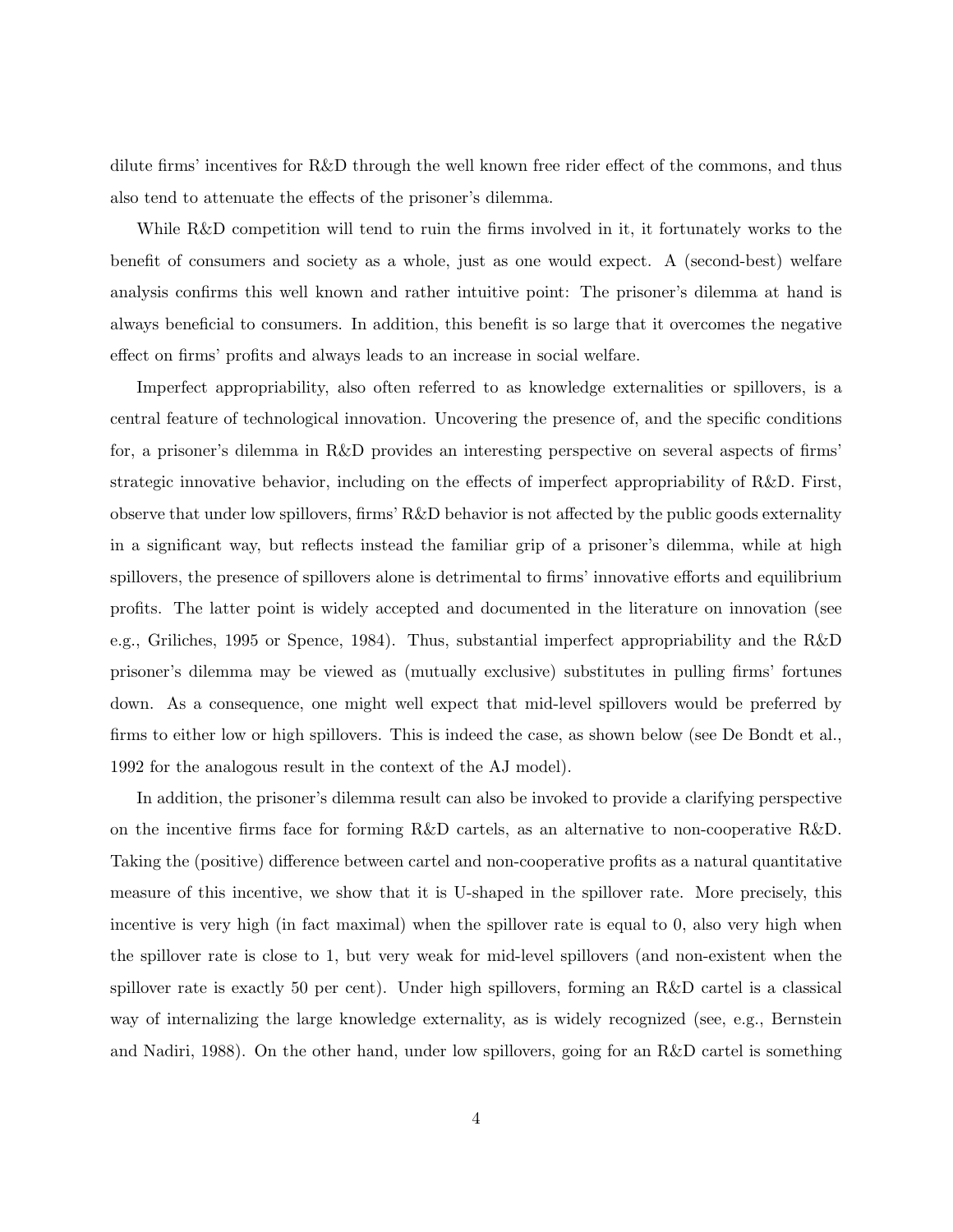that standard intuition from basic models of strategic R&D does not readily explain. This applies particularly to the fact that the incentive to form an R&D cartel is maximal at zero spillovers. However, in light of the prisoner's dilemma, whose grip we show is maximal at zero spillovers, one easily appreciates the fact that firms would regard an R&D cartel as a very natural way out of the prisoner's dilemma grip.

In view of the aforementioned welfare results, by inducing firms to engage in non-cooperative R&D, the prisoner's dilemma at hand ends up working in favor of both consumers and society. This suggests that antitrust authorities should perhaps revise their permissive attitute towards R&D cartels, and consider a more discriminating policy towards R&D cartels, one that would be negatively disposed towards R&D cooperation in industries with low spillovers.

This paper is organized as follows. Section 2 summarizes the basic KMZ model and its main results of interest to the present paper. Section 3 provides a description of the three-stage game and a characterization of the parameter region under which a prisoner's dilemma holds. In addition, this section also provides some new insight into firms' equilibrium profits in light of the prisoner's dilemma along with the associated welfare analysis. Section 4 compares the present result to the analogous result for the AJ model. Section 5 discusses some of the possible implications of the main result of this paper for the well known comparison between R&D cooperation and non-cooperation.

## 2 The KMZ model: Spillovers in R&D inputs

We begin by reviewing the well-known model by Kamien et al. (1992), or KMZ, since this is a central building block of our three stage game. The KMZ model is based on the standard two-stage game of R&D/product market competition as follows. In stage 1, firms decide on R&D expenditures, and on stage two, firms engage in Cournot competition in a market for a homogeneous good with inverse demand  $P(q_1 + q_2) = a - b(q_1 + q_2)$ , where  $b > 0$  and  $q_1$  and  $q_2$  are the outputs of firms 1 and 2. Both firms have common *initial* marginal cost c, with  $0 < c < a$ . The R&D process follows the version of the well-known model of KMZ as adapted by Amir (2000). Let  $y_1$ and  $y_2$  be the expenditures on R&D by firms 1 and 2. The resulting cost reduction for firm is then  $\sqrt{\frac{1}{\gamma}(y_i + \beta y_{-i})}$  where  $\gamma > 0$  is a measure of the effectiveness of R&D and  $\beta \in [0,1]$  is a spillover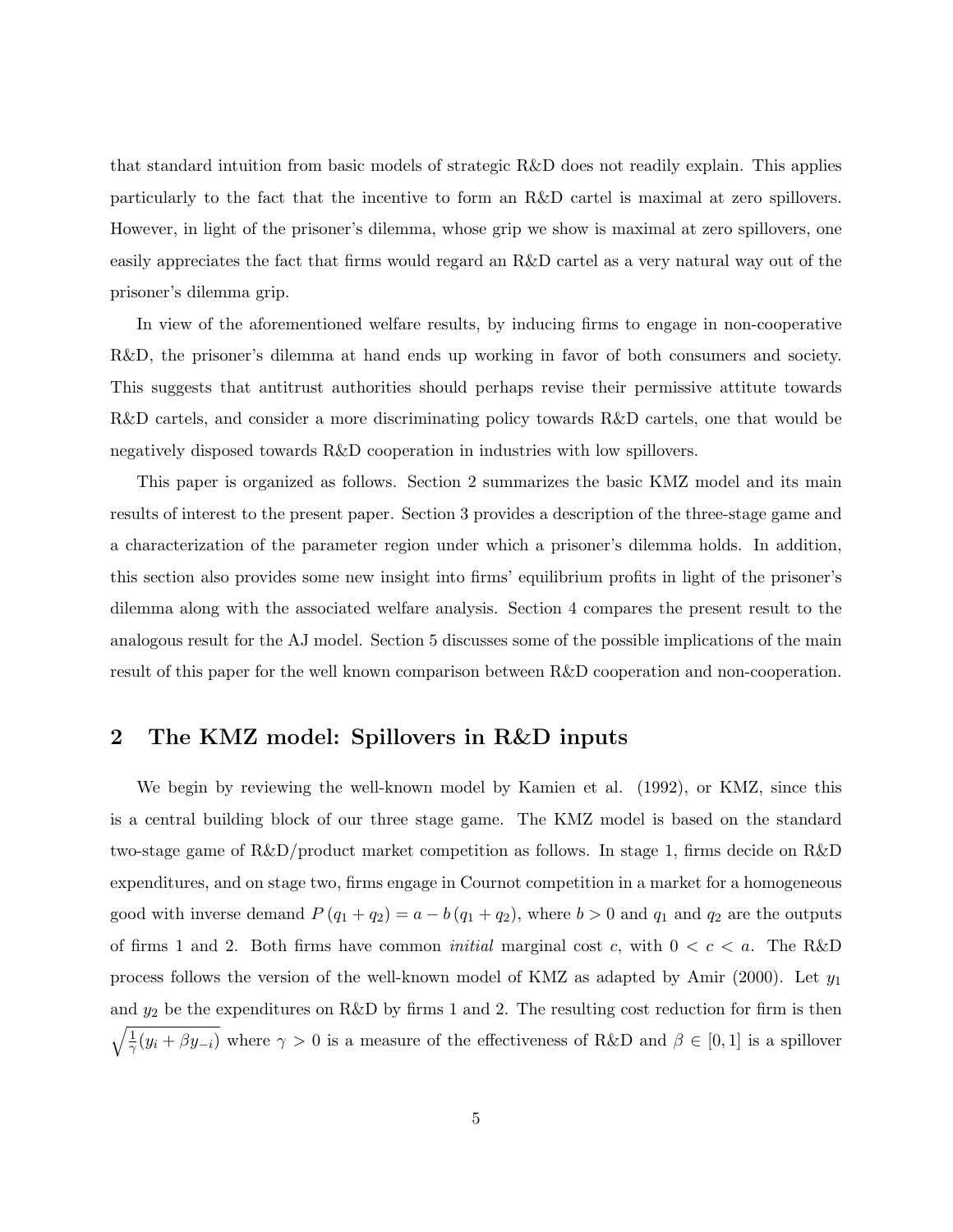parameter. Therefore, their post R&D unit cost is then

$$
c_i = c - \sqrt{\frac{1}{\gamma}(y_i + \beta y_{-i})}
$$

Here,  $\beta$  is a spillover parameter that captures the degree of involuntary leakage of private R&D results from a firm to its market rival. Thus spillovers are postulated to take place in R&D inputs here, in contrast to the other, competing model by d'Aspremont and Jacquemin (1988), which postulates spillovers in R&D ouputs, as discussed in detail in Amir (2000). Both specifications clearly reflect the commonly accepted feature of decreasing marginal returns to R&D.

Due to the presence of spillover effects, the action sets for the R&D phase of the game are inter-dependent and given by

$$
\Omega_i = \left\{ y_i : y_i \le c^2 \gamma - \beta y_j \right\}, i, j = 1, 2, i \ne j.
$$

In order to guarantee that the post R&D situation will have both firms active in a duopoly market (i.e., avoid an outcome of monopoly with one firm endogenously exiting), we need to make the following standard assumption (maintained throughout the paper).

 $(A1)$   $a > 2c$ .

Given  $(A1)$ , the profit function of firm i, conditional on the subsequent Cournot equilibrium, as a function of private R&D expenditure levels  $y_1$  and  $y_2$ , is

$$
\Pi_i(y_1, y_2) = \frac{1}{9b} \left[ a - 2 \left( c - \sqrt{\frac{1}{\gamma} (y_i + \beta y_j)} \right) + c - \sqrt{\frac{1}{\gamma} (y_j + \beta y_i)} \right]^2 - y_i
$$
  
= 
$$
\frac{1}{9b} \left[ a - c + 2 \sqrt{\frac{1}{\gamma} (y_i + \beta y_j)} - \sqrt{\frac{1}{\gamma} (y_j + \beta y_i)} \right]^2 - y_i
$$

There is a unique and symmetric equilibrium  $(y^*, y^*)$ , which can be easily computed (see e.g., Amir,  $2000$ <sup>3</sup>

$$
y^* = \begin{cases} \frac{\gamma(2-\beta)^2(a-c)^2}{(1+\beta)(9b\gamma-2+\beta)^2} & \text{if } b\gamma > \frac{(2-\beta)a}{9c} \\ \frac{\gamma c^2}{(1+\beta)} & \text{if } b\gamma \le \frac{(2-\beta)a}{9c} \end{cases}
$$
(1)

 $3$ This requires a second-order condition which can be shown to be (see e.g., Amir, Evstigneev and Wooders, 2003)

 $9b\gamma > (2 - \beta)$ 

Since this is most demanding for  $\beta = 0$ , it is sufficient to assume that  $9b\gamma > 2$ .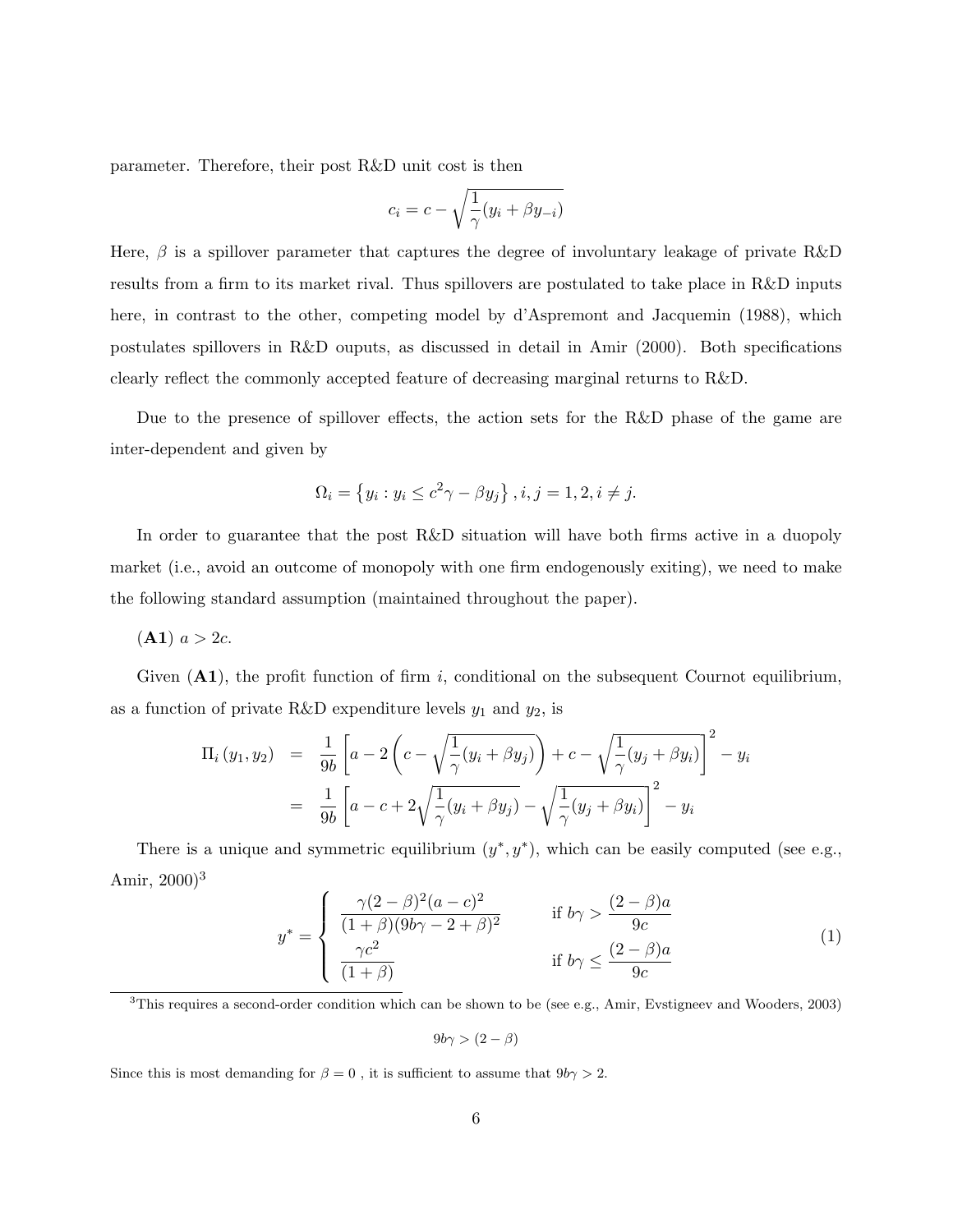We shall refer below to the top line in (1) as the interior, and to the bottom line in (1) as the boundary, equilibrium or solution.

The corresponding per-firm equilibrium profit is

$$
\Pi^* \equiv \Pi_1(y^*, y^*) = \begin{cases} \frac{\gamma [9b\gamma(1+\beta) - (2-\beta)^2] (a-c)^2}{[9b\gamma - (2-\beta)]^2 (1+\beta)} & \text{if } b\gamma > \frac{(2-\beta)a}{9c} \\ \frac{a^2(1+\beta) - 9b\gamma c^2}{9b(1+\beta)} & \text{if } b\gamma \le \frac{(2-\beta)a}{9c} \end{cases}
$$
(2)

## 3 The three-stage game

In the present paper, we consider a three-stage game between the two firms as follows. In the first stage, the firms commit to an irreversible decision, whether to conduct any R&D or not. In other words, they have a binary choice, where the actions will be referred to as Invest and Not Invest. In the second stage, each firm that chose Invest in the first stage decides on the level of R&D, while a firm that chose Not Invest is committed to spending zero on R&D. In the third stage, firms engage in Cournot competition in a market for a homogeneous good with a linear inverse demand  $P = a - b(q_1 + q_2)$ , where  $q_1$  and  $q_2$  are the outputs of the two firms.

It follows that if both firms choose Invest in the first stage, the subgame that follows is simply the well-known model by KMZ. On the other hand, if both firms choose Not Invest in the first stage, the subgame that follows is simply the standard Cournot oligopoly with no R&D. Finally, if one firm chooses Invest and the other chooses Not Invest, then the ensuing subgame pits an R&D-conducting firm against a no-R&D firm, and the optimal investment level of the former must then be evaluated, along with the corresponding profits to both firms.

To analyze the subgame-perfect equilibria of the three-stage game, we calculate the subgameperfect equilibria of each of the four (two-stage) subgames described above and then collapse the game back to the first-stage decision, Invest or Not Invest. Clearly, this reduction leads to a simple two-action (matrix) game, whereupon checking for a potential prisoner's dilemma is straightforward.

#### 3.1 Reduction to a one-stage R&D game

Upon replacing each of the four subgames starting after each of the four possible action constellations in the first period by its equilibrium payoff, the  $2 \times 2$  normal form R&D investment game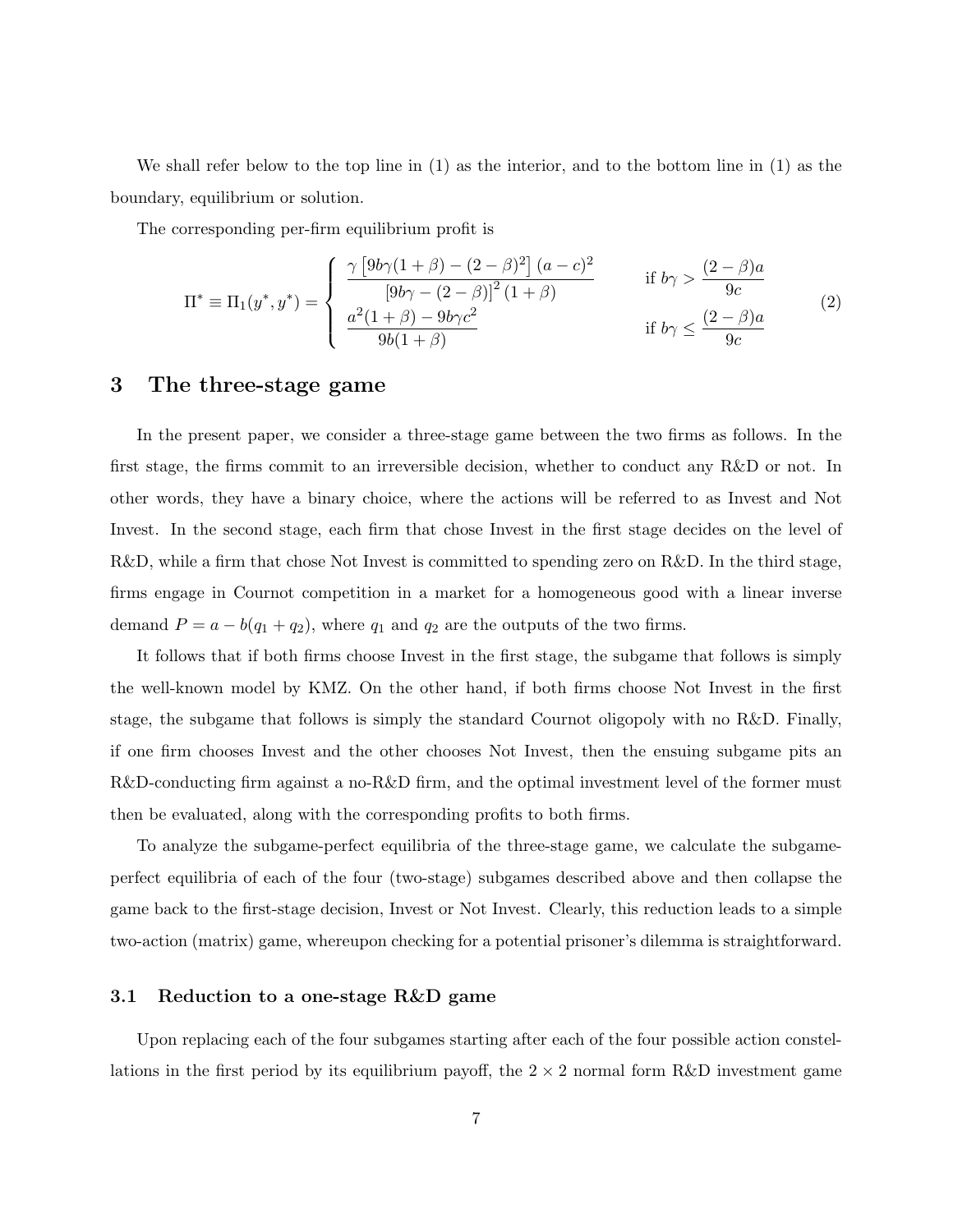as seen in the first period can be represented as

|        |            | Firm 2                               |                                      |
|--------|------------|--------------------------------------|--------------------------------------|
|        |            | Invest                               | Not Invest                           |
| Firm 1 | Invest     | $\Pi_1(y^*, y^*), \Pi_2(y^*, y^*)$   | $\Pi_1(\bar{y},0), \Pi_2(\bar{y},0)$ |
|        | Not Invest | $\Pi_1(0,\bar{y}), \Pi_2(0,\bar{y})$ | $\Pi_1(0,0), \Pi_2(0,0)$             |

where

(i)  $\Pi_1(y^*, y^*) = \Pi_2(y^*, y^*)$  is as given in (2).

(ii)  $\Pi_1(0,0) = \Pi_2(0,0) = \frac{(a-c)^2}{9b}$  $\frac{-c}{9b}$  is the (standard) Cournot equilibrium profit with no R&D.

(iii)  $\bar{y}$  is a firm's best response to zero R&D by the rival and  $\Pi_1(0,\bar{y}) = \Pi_2(\bar{y},0)$  is the corresponding profit level, calculated next.

To find the profit levels when one firm invests while the other does not, suppose firm 1 decides to invest  $y_1 > 0$  while firm 2 chooses not to invest  $(y_2 = 0)$ . Then firm 1's profit is

$$
\Pi_1(y_1, 0) = \max_{y_1} \frac{1}{9b} \left[ a - c + 2\sqrt{\frac{y_1}{\gamma}} - \sqrt{\beta \frac{y_1}{\gamma}} \right]^2 - y_1 \tag{3}
$$

The first order condition is

$$
\frac{2}{9b} \left[ a - c + 2 \left( \frac{y_1}{\gamma} \right)^{1/2} - \left( \beta \frac{y_1}{\gamma} \right)^{1/2} \right] \left[ \frac{1}{\gamma} \left( \frac{y_1}{\gamma} \right)^{-1/2} - \frac{1}{2} \cdot \frac{\beta}{\gamma} \left( \beta \frac{y_1}{\gamma} \right)^{-1/2} \right] = 1
$$

Solving yields the best response to zero investment in R&D as

$$
\bar{y}_1 = \frac{\gamma (2 - \sqrt{\beta})^2 (a - c)^2}{[9b\gamma - (2 - \sqrt{\beta})^2]^2}
$$
\n(4)

substitute back to (3) to find firm 1's profit

$$
\Pi_1\left(\bar{y},0\right) = \frac{\gamma(a-c)^2}{9b\gamma - \left(2-\sqrt{\beta}\right)^2} \tag{5}
$$

If firm 2 chooses zero R&D against  $y_1$  by firm 1, its profit is affected by  $y_1$  via the spillover effect:

$$
\Pi_2(y_1, 0) = \frac{1}{9b} \left[ a - c + 2\sqrt{\beta y_1/\gamma} - \sqrt{y_1/\gamma} \right]^2
$$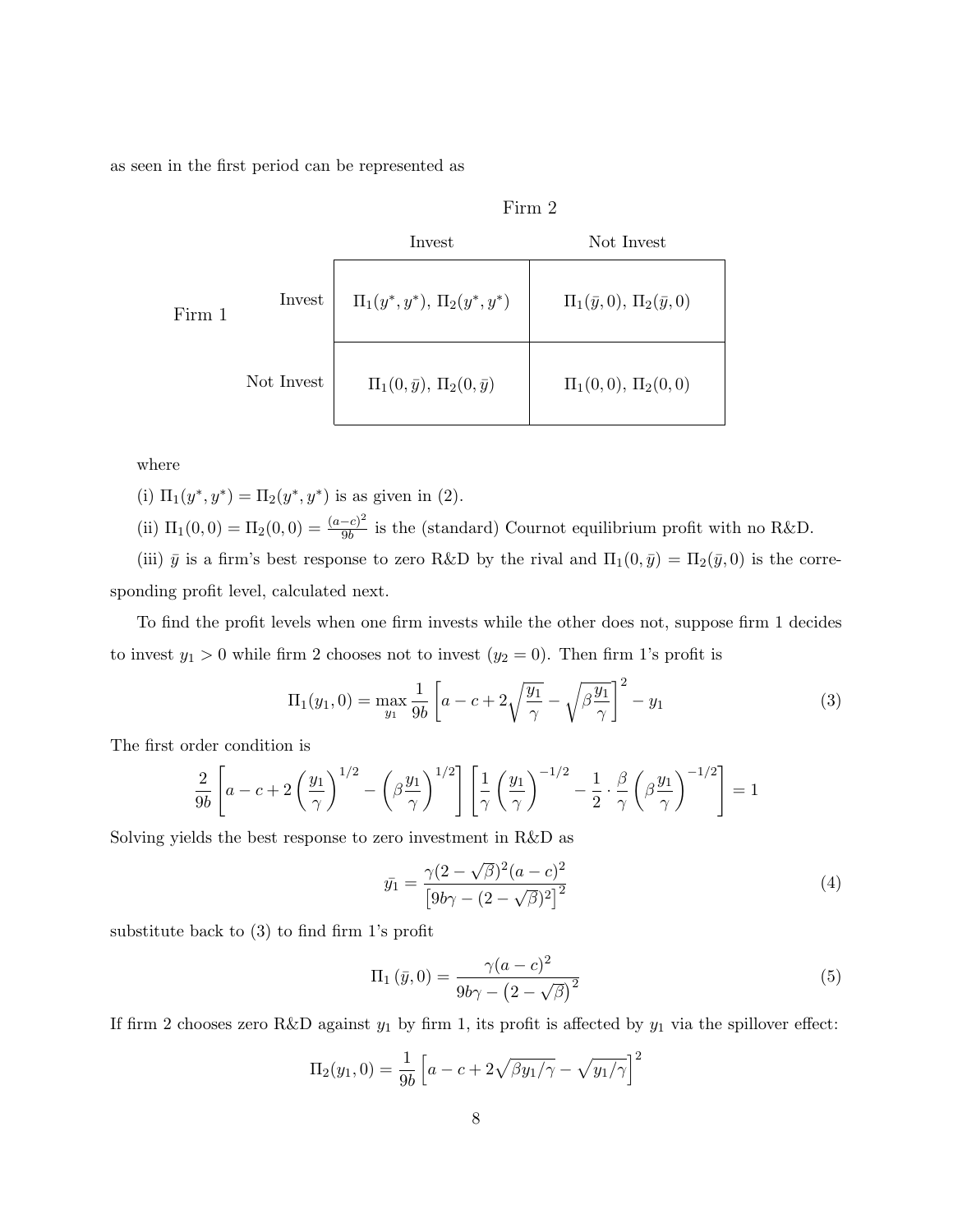Given firm 1's investment level  $y_1 = \bar{y}$ , firm 2's profit reduces to

$$
\Pi_2(\bar{y},0) = \frac{(a-c)^2}{b} \left[ \frac{3b\gamma + (2-\sqrt{\beta})(\sqrt{\beta}-1)}{9b\gamma - (2-\sqrt{\beta})^2} \right]^2 \tag{6}
$$

#### 3.2 Characterizing the prisoner's dilemma

We will say that the three-stage game under consideration embodies a prisoner's dilemma in R&D whenever the two-action game given above constitutes a prisoner's dilemma in the usual sense for the first-stage R&D decisions only (given equilibrium behavior from stage 2 onward).

For such a prisoner's dilemma to hold requires, on the one hand, that investing in R&D be a dominant strategy for both firms, which entails that (say for firm 1)

$$
\Pi_1(\bar{y},0) > \Pi_1(0,0) \tag{7}
$$

and

$$
\Pi_1(y^*, y^*) > \Pi_1(0, \bar{y}),\tag{8}
$$

Clearly, (7) always holds since  $\bar{y}$  is the best response to 0. A lengthy but simple computation confirms that (8) holds for the both the interior and the boundary solutions.

On the other hand, such a prisoner's dilemma requires that  $(y^*, y^*)$  be Pareto dominated by  $(0,0)$ , or  $\Pi_i(y^*,y^*) < \Pi_i(0,0)$ , which holds (upon simple calculations) for the interior solution if and only if

$$
b\gamma < \frac{(1+\beta)(2-\beta)}{27\beta}
$$

and for the boundary solution if and only if

$$
b\gamma > \frac{(1+\beta)(2a-c)}{9c} \tag{9}
$$

We have thus established the following result.

**Proposition 1** The three-stage game under consideration embodies a prisoner's dilemma in R&D whenever either of the following conditions holds:

$$
\frac{a}{c}\frac{(2-\beta)}{9} < b\gamma < \frac{(1+\beta)(2-\beta)}{27\beta} \tag{10}
$$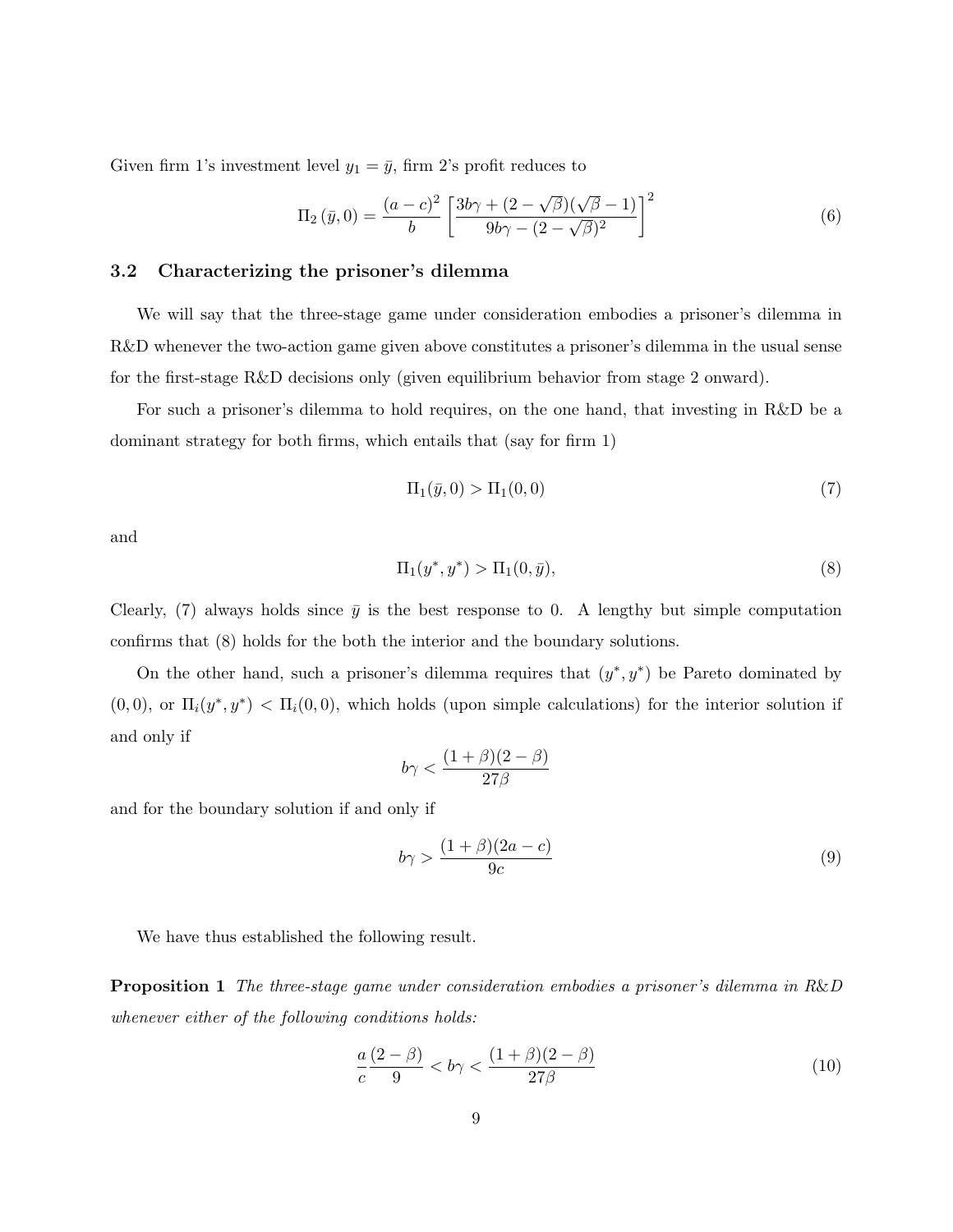$$
\frac{(1+\beta)(2a-c)}{9c} < b\gamma < \frac{(2-\beta)a}{9c} \tag{11}
$$

Here, the meaning is that a prisoner's dilemma holds for the interior solution when (10) holds and for the boundary solution when (11) holds. Accordingly, the overall parameter region where a prisoner's dilemma in R&D holds is depicted in Figure 1 in  $(\beta, \gamma)$  space.



Figure 1: Prisoner's dilemma (PD) region in  $(\beta, \gamma)$  space for the KMZ (solid line) and the AJ (dashed line) model.  $(a = 2.2, c = 1 \text{ and } b = 1)$ 

To allow for a direct comparison with the AJ model, Figure 1 also depicts the upper bound for the prisoner's dilemma range in  $(\beta, \gamma)$  space for the AJ model. The two parameter regions where the prisoner's dilemma holds for the two models are quite similar, both qualitatively and quantitatively. On the positive side, this similarity is a welcome result, since it provides a favorable robustness check on the validity of the prisoner's dilemma in R&D (see below for more on this).

or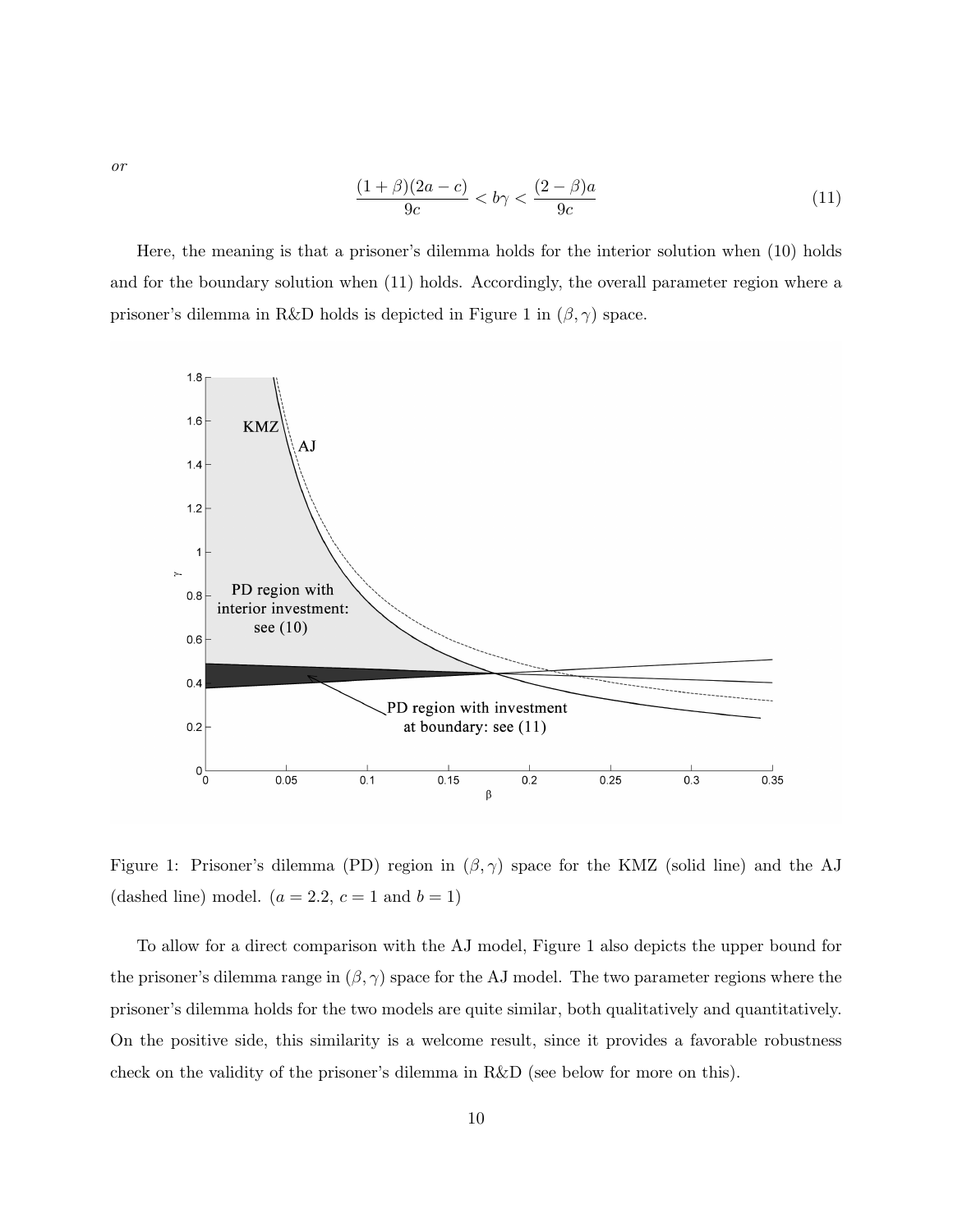Two observations are worthwhile to point out about the range of spillover values for which the prisoner's dilemma might hold. The first is that it always holds for the important extreme case of zero spillovers, as is easily seen from (10), and by continuity also for sufficiently small spillover values ( $\beta$  close enough to 0).<sup>4</sup>

The second observation is that depending on the particular parameter values one selects (within the scope of the assumptions made in the overall analysis of this model), it can be easily shown that a prisoner's dilemma can hold only when  $\beta < 0.20$ .<sup>5</sup> Again, a similar conclusion holds for the AJ model (see Bacchiega et al., 2010 and Amir et al., 2011).

While a maximal range of  $[0, 0.20]$  is a relatively small part of the theoretically allowed range of [0, 1], it is plausible that this range would actually cover most relevant estimates for actual spillover rates in real-life industries. Naturally, this is an assertion that sounds plausible but clearly awaits empirical justification.

In terms of intuitive perception, the fact that a prisoner's dilemma in R&D holds when the spillover parameter and the cost of R&D tend to be small is to be expected. Indeed, a higher cost of R&D always leads in a natural way to a lower propensity on the part of firms to engage in R&D, and thus indirectly mitigates the bite of the prisoner's dilemma effect. Similarly, high spillovers are always expected to dilute firms' incentives for R&D through the well known free rider effect in public goods environments, and thus also tend to attenuate the effects of the prisoner's dilemma.

#### 3.3 The prisoner's dilemma and equilibrium profit

This subsection provides further exploration of the interplay between spillovers and the prisoner's dilemma in R&D, in particular with regard to how this interplay affects firms' equilibrium profit.

As seen above, with zero spillovers, firms are always caught in a prisoner's dilemma in R&D (for

$$
x_i = \sqrt{\frac{1}{\gamma} y_i}
$$
 if and only if  $y_i = \gamma x_i^2$ 

<sup>5</sup>Indeed, a short computation shows that the inequality  $\frac{(2-\beta)a}{9c} < \frac{(1+\beta)(2-\beta)}{27\beta}$ , which is part of (10), holds if and only if  $\frac{a}{c} < \frac{(1+\beta)}{3\beta}$ . Since  $\frac{a}{c} > 2$  by Assumption (A1), the latter inequality requires that  $\beta < 0.2$ .

<sup>4</sup>Recall that the AJ and KMZ models are perfectly equivalent when the spillover parameters in both models are set equal to zero. One can go back and forth from one model to the next simply by applying the inverse mapping (where  $x_i$  is firm i's cost reduction)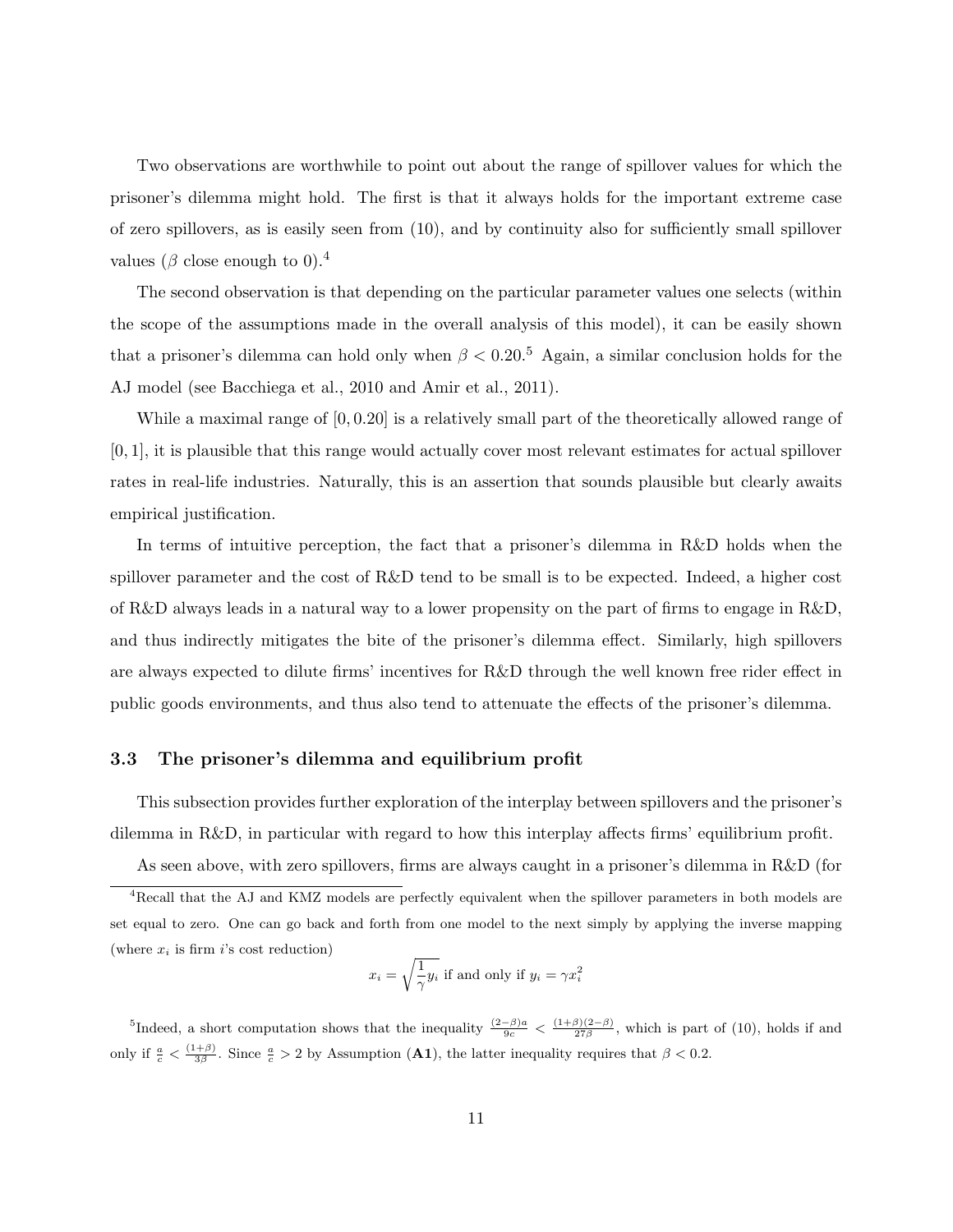any level of R&D costs satisfying our basic assumptions), but face the right incentives for private R&D. At the other extreme of full spillovers  $(\beta = 1)$ , it is well known that the incentives for R&D are strongly diluted by the free rider problem, but firms are free of the prisoner's dilemma. It is thus of interest to compare firms' equilibrium profit at these two extreme levels of spillovers to determine which of the two impediments is more detrimental to profits, the prisoner's dilemma or the lack of appropriability of know-how. Denote by  $\Pi^*(\beta)$  the per-firm equilibrium profit for the non-cooperative R&D scenario.

## **Proposition 2** For the interior equilibrium, per-firm equilibrium profit  $\Pi^*(\beta)$  satisfies:

(i)  $\Pi^*(\beta)$  is higher under full spillover  $(\beta = 1)$  than under no spillover  $(\beta = 0)$ .

(ii)  $\Pi^*(\beta)$  increases in  $\beta$  on  $[0,\beta^*)$ , reaches its maximum at  $\beta^*$ , and decreases in  $\beta$  on  $(\beta^*,1]$ , where  $\beta^*$  depends on the model parameters and is always in the interval  $(0.59, 0.73)$ .

**Proof.** (i) For  $\beta = 0$  and  $\beta = 1$ , the per-firm equilibrium profits are, respectively,

$$
\Pi_{\beta=0}^{*} = \frac{\gamma (9b\gamma - 4)(a - c)^{2}}{(9b\gamma - 2)^{2}}
$$

$$
\Pi_{\beta=1}^{*} = \frac{\gamma (18b\gamma - 1)(a - c)^{2}}{2(9b\gamma - 1)^{2}}.
$$

To compare the above profits we look at the difference  $\Delta \Pi^* = \Pi^*_{\beta=1} - \Pi^*_{\beta=0} = \frac{\gamma (4+27b\gamma (9b\gamma-2))(a-c)^2}{2(9b\gamma-1)^2}$  $\frac{2(9b\gamma-2)^2(9b\gamma-1)^2}{2(9b\gamma-2)^2(9b\gamma-1)^2},$ which is positive for any  $b\gamma > \frac{2}{9}$ . Therefore  $\Pi_{\beta=1}^* > \Pi_{\beta=0}^*$ .

(ii) Differentiating per-firm equilibrium profit,

$$
\Pi^* = \frac{\gamma(9b\gamma(1+\beta) - (2-\beta)^2)(a-c)^2}{(9b\gamma - 2 + \beta)^2(1+\beta)},
$$

with respect to  $\beta$  to find

$$
\frac{\partial \Pi^*}{\partial \beta} = \frac{\gamma (27b\gamma(2 - \beta(2 + \beta)) + (-2 + \beta)^3)(a - c)^2}{(9b\gamma - 2 + \beta)^3(1 + \beta)^2},
$$

where the denominator is positive per our assumptions. Then the conclusion follows from studying the sign of the cubic expression

$$
\text{sign}[\frac{\partial \Pi^*}{\partial \beta}] = \text{sign}[27b\gamma(2-\beta(2+\beta)) + (-2+\beta)^3]
$$

The computational details are left out.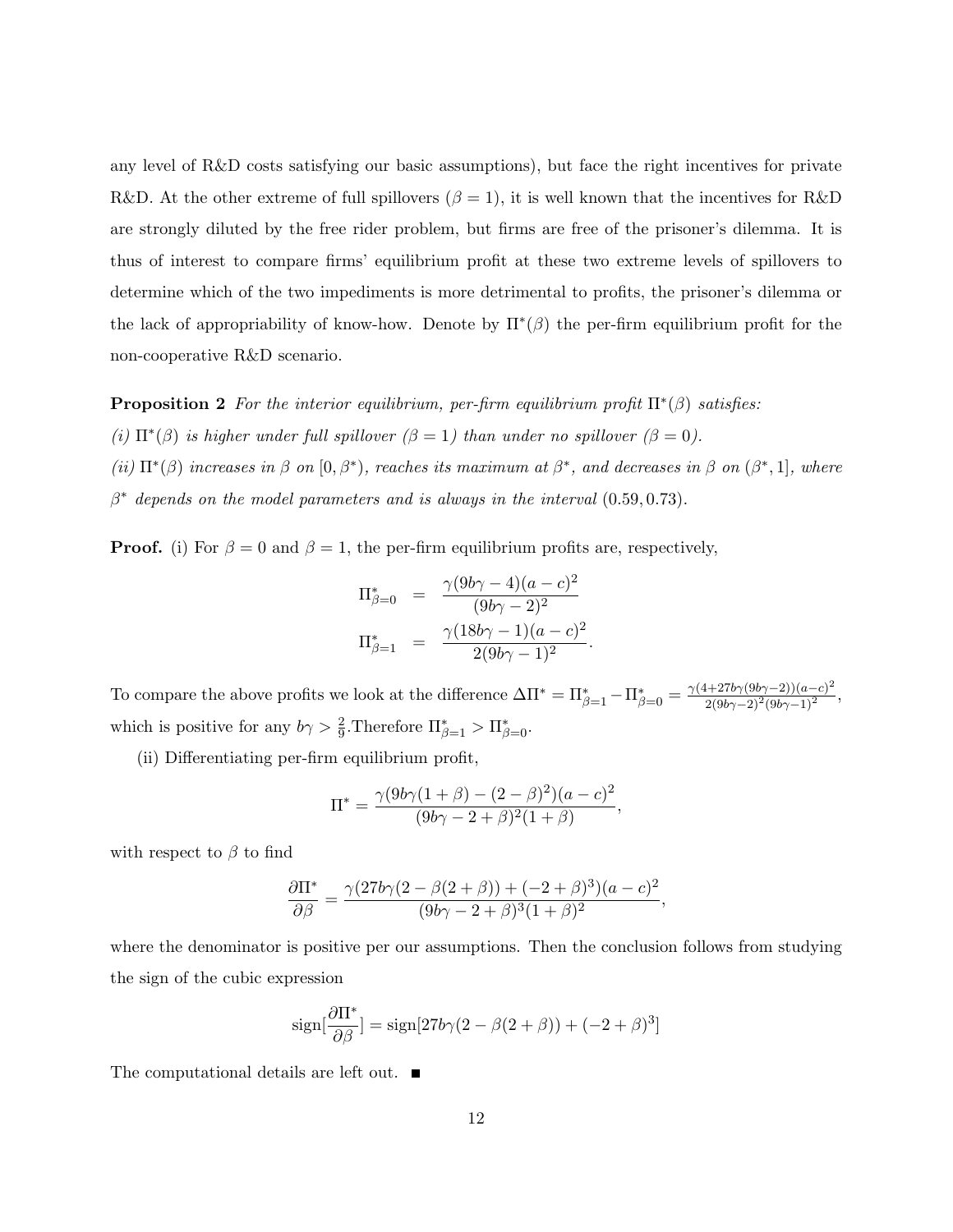Part (i) of this result is somewhat surprising and provides some support for the importance of understanding the prisoner's dilemma in R&D. This result confirms the potency of the prisoner's dilemma in the quantitative sense that it appears to be more detrimental to profit than the well known free rider problem. Part (ii) further elaborates on the importance of the prisoner's dilemma in R&D since firms' profits are maximized by a relatively high value of the spillover parameter lying well beyond the range validating a prisoner's dilemma in R&D (see Stepanova, 2009).

While the fact that equilibrium profit is relatively high at full spillovers might appear surprising, it may simply be a reflection that equilibrium R&D levels tend to be excessive in such two-stage games because firms are able to foresee that a high level of R&D leads to a higher market share at the Cournot stage (Brander and Spencer, 1983). Thus, by diluting firms' incentives for R&D, a high level of spillovers helps firms mitigate the tendency for excessive R&D. This also squares well with the fact that a prisoner's dilemma in R&D does not prevail at high levels of spillover effects.

#### 3.4 Welfare comparison

In this subsection, the focus is on the second-best social planner view of the comparison between the noncooperative R&D equilibrium  $(y^*, y^*)$  and the no-R&D outcome. Adopting standard usage, the qualifier "second-best" applied to the social planner's conduct captures the common situation (used as a useful benchmark) in which the planner is empowered to decide on the two firms' R&D levels but not on the firms' market conduct. It is then natural to postulate that the firms will continue to be Cournot competitors in the product market, as opposed to say perfect competitors (as would be the case under first-best planning).

The usual Marshallian social welfare for the second-best benchmark is given by (given equilibrium R&D level  $y^*$  by each firm)

$$
W(y^*, y^*) = \int_0^{2q^*} (a - bt)dt - 2(c - \sqrt{(1+\beta)y^* / \gamma})q^* - 2y^*,
$$

where

$$
q^* = \frac{1}{3b} [a - c + \sqrt{(1 + \beta)y^* / \gamma}]
$$

is per-firm equilibrium Cournot output when both firms 1 and 2 have unit costs  $c - \sqrt{\frac{1}{\gamma}(1+\beta)y^*}$ .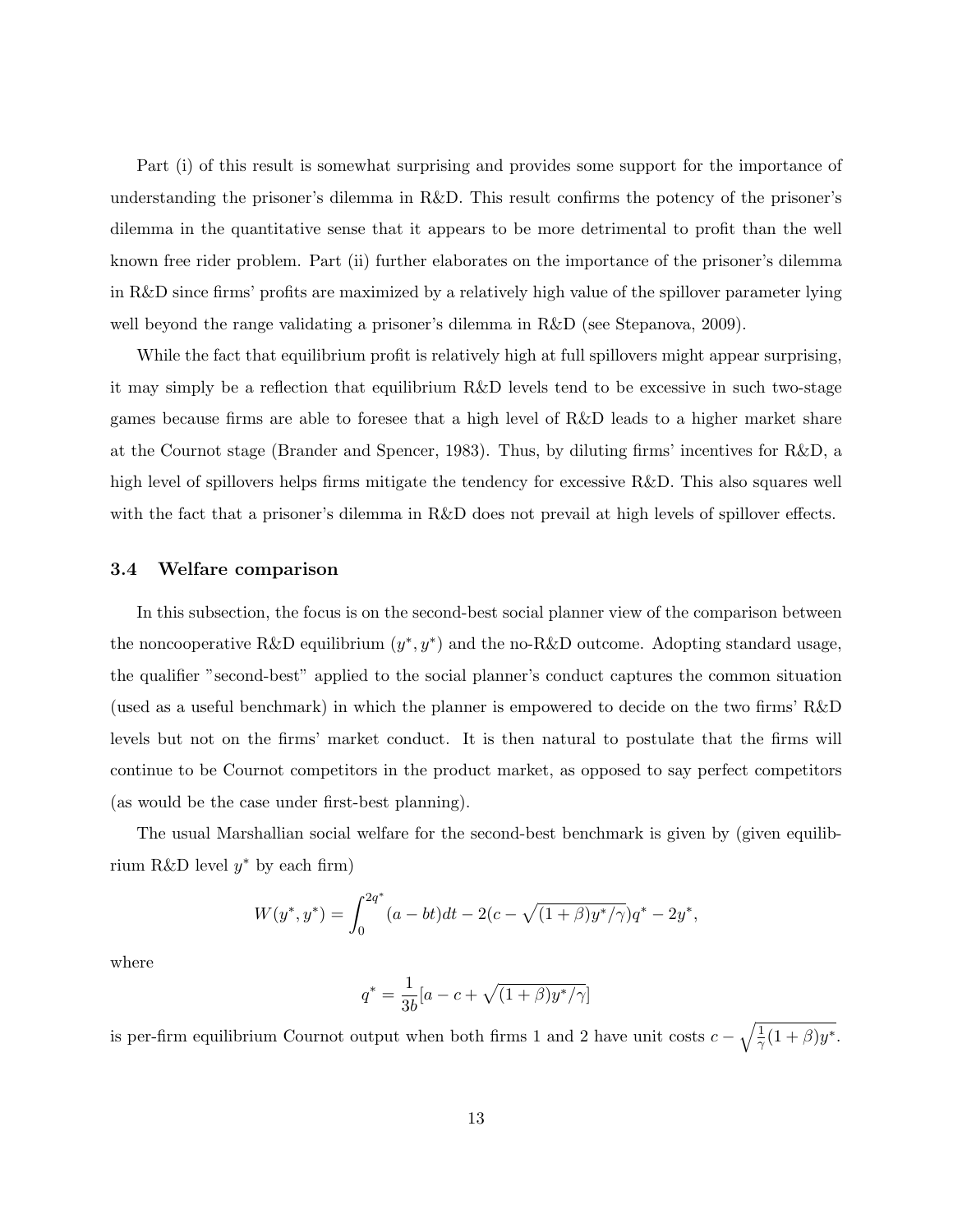Upon some computation, the social welfare level when firms choose R&D levels  $(y^*, y^*)$  is given by

$$
W(y^*, y^*) = \begin{cases} \frac{2\gamma (a-c)^2 \left[18\gamma b (\beta + 1) - (\beta - 2)^2\right]}{(9b\gamma + \beta - 2)^2 (1 + \beta)} & \text{if } b\gamma > \frac{(2 - \beta)a}{9c} \\ \frac{2 \left(2a^2 (\beta + 1) - 9bc^2 \gamma\right)}{9b (\beta + 1)} & \text{if } b\gamma \le \frac{(2 - \beta)a}{9c} \end{cases}
$$
(12)

In line with earlier practice, the top and bottom lines in (12) give the equilibrium welfare level when the (common) Nash equilibrium R&D level is interior and on the boundary, respectively.

**Proposition 3** Conducting the Nash equilibrium levels of R&D always leads to a higher social welfare than no  $R\&D$ , or  $W(y^*, y^*) > W(0, 0)$ .

**Proof.** From standard Cournot theory, we know that in the case of no R&D, or R&D decisions  $(0, 0)$ , the welfare level is given by  $W(0, 0) = \frac{4(a-c)^2}{9b}$  $\frac{(-c)^2}{9b}$ . Comparing this with  $W(y^*, y^*)$ , simple computations lead to the desired result.

Thus the prisoner's dilemma always works to the advantage of society. In other words, the resulting R&D, which is something firms wish they could avoid whenever spillover effects are small, improves consumer surplus by leading to a higher industry output. Furthermore, this positive effect on consumer surplus clearly outweighs the negative effect on producer surplus (reflected in the prisoner's dilemma), since overall social welfare improves.

While the result that R&D can constitute bad news for competing firms is somewhat counterintuitive, the fact that R&D is advantageous to society as a whole is fully in line with standard conventional wisdom on the overall cost and benefit effects of R&D. Indeed, it is often argued that the social returns to R&D far exceed the private returns. This is widely confirmed by the extensive empirical literature on the economics of innovation, see e.g., Bernstein and Nadiri (1988), Griliches (1995), Hall (1996) and Scotchmer (2006).

## 4 Comparison with the AJ model: Spillovers in R&D outputs

This section compares the results of the present paper to similar findings obtained in the context of the other model of non-cooperative R&D with spillovers, firstly introduced by d'Aspremont and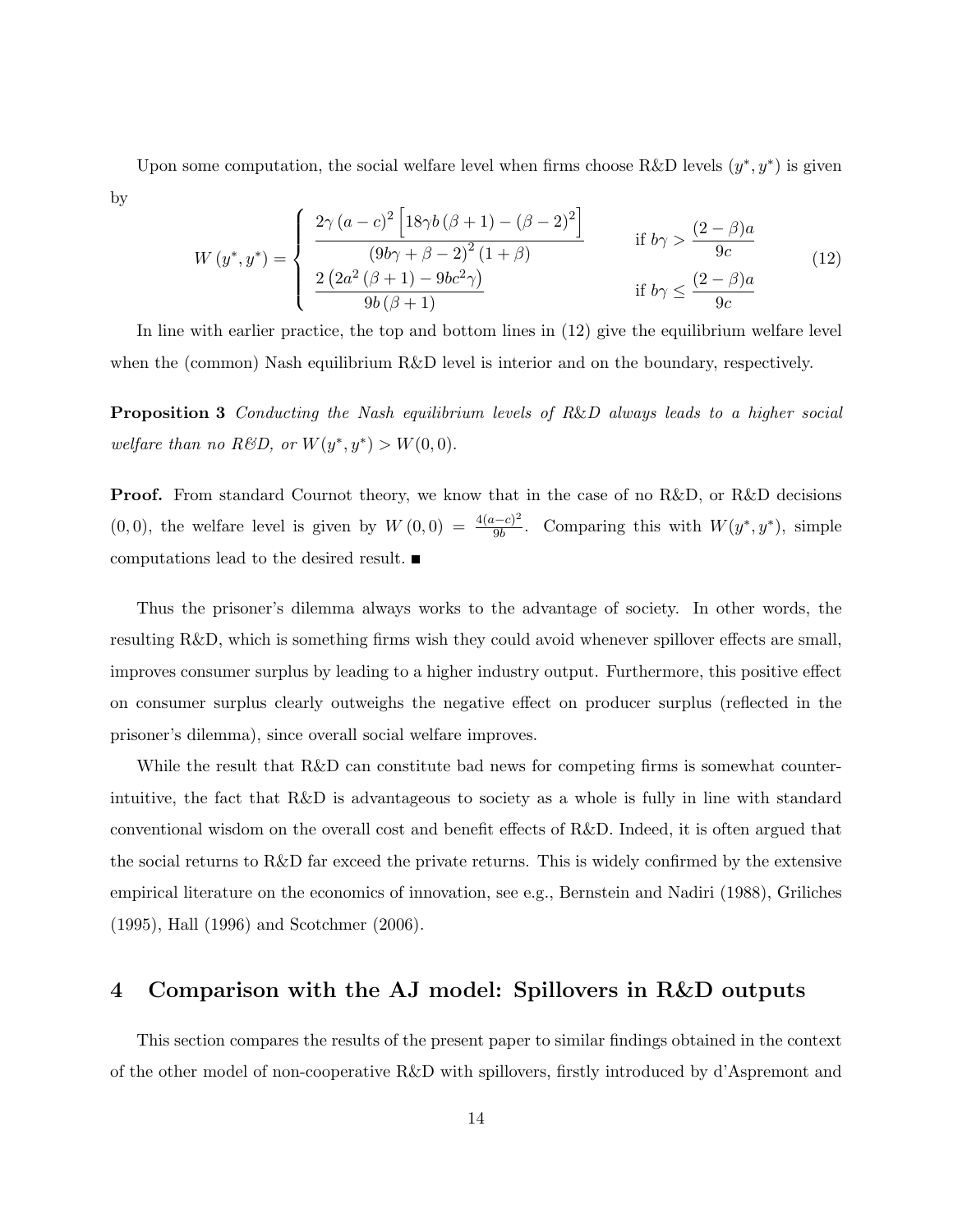Jacquemin (1988), henceforth AJ. In order to make this paper self-contained, we provide a brief summary of the AJ model.

It is also a two-stage game of R&D/product market competition that shares everything with the KMZ model except the following important feature. In stage one, firms simultaneously decide on cost reducing levels  $x_1$  and  $x_2$  (instead of R&D expenditures) and the spillover effects operate directly on cost reductions. In other words, the post R&D unit cost of firms 1 and 2 are given respectively by

$$
c - x_1 - \beta x_2
$$
 and 
$$
c - x_2 - \beta x_1
$$

where  $\beta \in [0, 1]$  is the spillover parameter. The cost corresponding to an autonomous cost reduction  $x_i$  is  $\gamma x_i^2$ , where  $\gamma > 0$ , indicating decreasing returns to R&D.

Given the unique Cournot equilibrium in the second stage, the payoff of firm i as a function of the two R&D decisions is given by

$$
\pi_i(x_i, x_j) = \frac{1}{9b} [a - 2(c - x_i - \beta x_j) + (c - x_j - \beta x_i)]^2 - \gamma x_i^2
$$
  
= 
$$
\frac{1}{9b} [a - c + (2 - \beta)x_i - (1 - 2\beta)x_j]^2 - \gamma x_i^2
$$

Bacchiega et al. (2010) derive the result that the three stage version of the AJ model, with stage one corresponding to a binary decision to perform R&D or not, leads to a prisoner's dilemma in R&D if and only if the spillover parameter is small enough (specifically,  $\beta$  < 0.2). Amir et al. (2011) derive a similar result but using directly the two-stage AJ model, upon proposing a meaningful definition of a prisoner's dilemma for games with a continuum action set.

The present paper may thus be seen as a robustness check on these two papers, based on using the more generically valid model of non-cooperative R&D with spillovers, the KMZ model, as argued by Amir (2000).<sup>6</sup> In light of all the important divergences between the two models uncovered and discussed in detail in Amir (2000), it certainly cannot be assumed on a priori grounds that the two models would be in agreement as to the presence of a prisoner's dilemma in R&D. Nevertheless, the results on this important issue at hand turn out ex post to be in agreement in a qualitative sense between the two models. Indeed, both feature a prisoner's dilemma in R&D for sufficiently small values of the spillover parameter. In particular, it is fully expected that the two models would agree

 $6$ Other studies have subsequently elaborated on this point, see, e.g., Martin (2002) and Hauenschild (2003).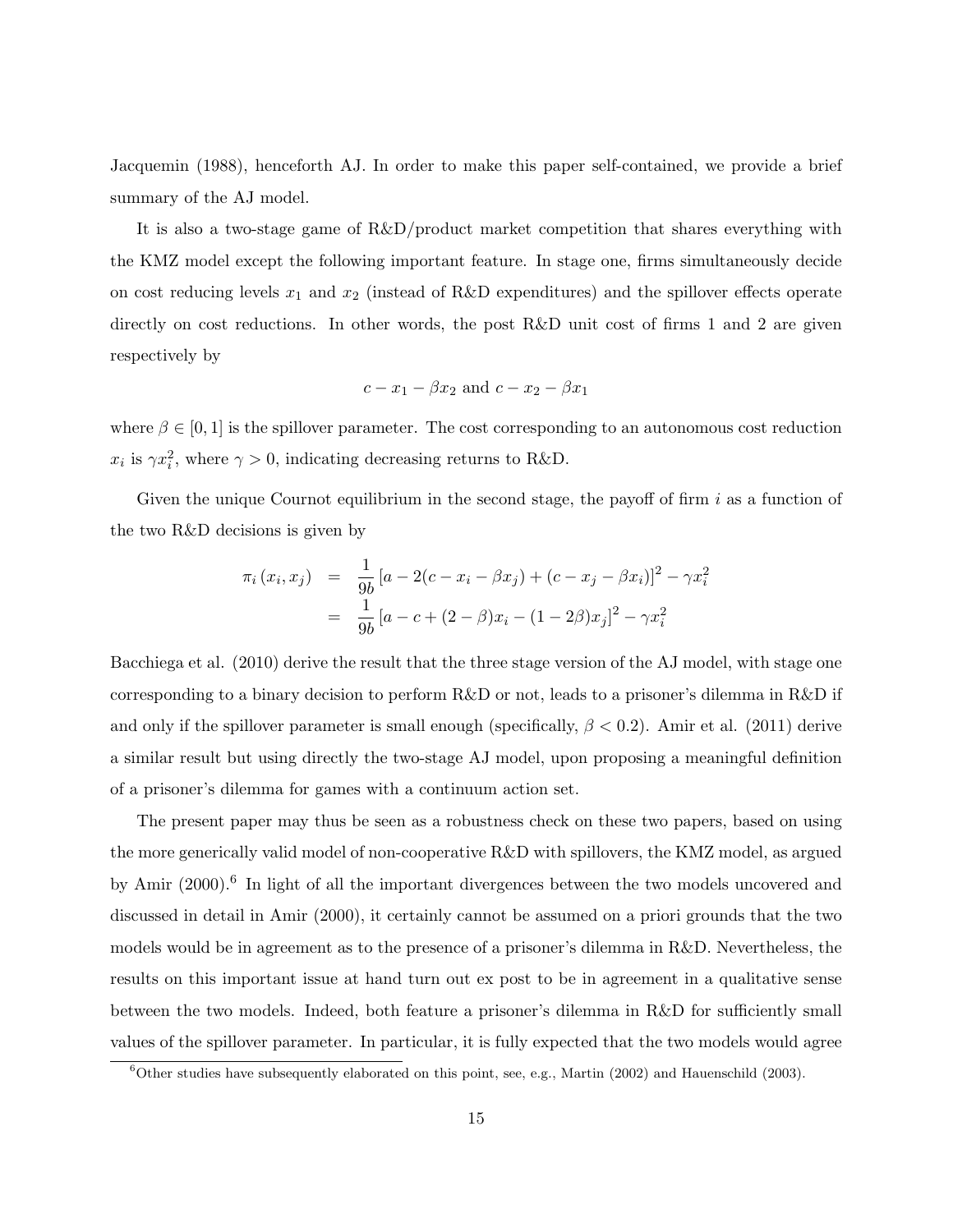in the absence of spillovers (i.e., for  $\beta = 0$ ). On the other hand, there is a difference of a quantitative nature between the results of the models. The scope for a prisoner's dilemma (as measured by the size of the sub-region in  $(\beta, \gamma)$  space where it holds) is indeed a bit broader in the AJ model, as can be seen from the graphs depicted in Figure 1. This is to be expected since the equilibrium outcomes of the two models would coincide if the R&D cost function for the AJ model were changed to

$$
y_i = \gamma (1 + \beta) x_i^2
$$

i.e., if the cost function were shifted upwards to undo the excessive propensity towards high R&D levels generated by that model, as argued in Amir (2000). This excessive R&D propensity is due to the fact that spillover effects are additive in cost reductions, or R&D outputs, thus in a way getting around the important property of decreasing returns to scale of the R&D process.

In conclusion, the qualitative agreement between these two different models on the presence of a prisoner's dilemma for small values of the spillover parameter reinforces the validity of the result and provides a useful robustness check. It is also worth noting that the range of spillovers for which the result holds covers what one might expect to be much of the relevant range for real-life spillovers in various industries.

## 5 Cooperative versus non-cooperative R&D

In this section, we discuss how the presence of a prisoner's dilemma might shed light on the comparison between non-cooperative R&D and cooperative R&D, in terms of the incentives faced by R&D-cooperating firms relative to full non-cooperation. The results of this subsection are of independent interest for the literature on research joint ventures (of which Katz, 1986, AJ and KMZ are some of the most prominent papers, also see Ruff, 1969), since they address some novel questions of interest vis a vis that literature.

A recent strand of the literature on innovation in industrial organization has investigated the merits of R&D cooperation among firms that remain competitors in product markets (see Katz, 1986, AJ, KMZ, Amir et al., 2003, among many others). One frequent comparison in this literature is between the scenario of non-cooperative R&D, as described in Section 1, and one particular scenario of R&D cooperation, called an R&D cartel, wherein firms jointly choose their levels of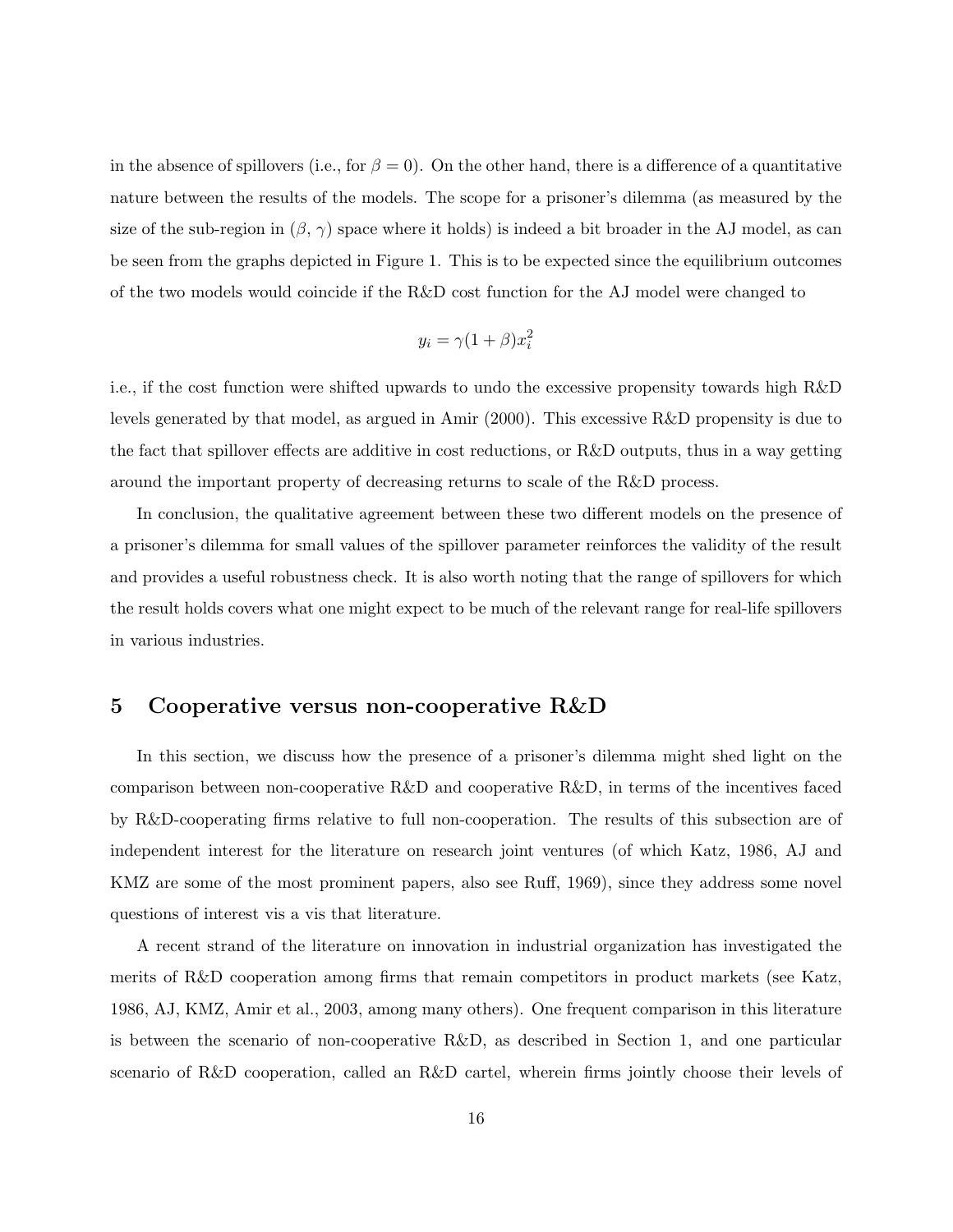R&D expenditures in the first stage with a view to maximize their joint overall profits in the twostage game, knowing that they will move to the second stage of the game where they will continue to be Cournot competitors. In other words, in terms of the notation from Section 2, the joint objective of the R&D cartel is then

$$
\max_{y_1,y_2} \{\Pi_1(y_1,y_2) + \Pi_2(y_1,y_2)\}\
$$

Assuming a symmetric solution<sup>7</sup>, the equilibrium R&D level for this scenario is easily computed to be (see e.g., KMZ or Amir, 2000)

$$
y^{C} = \begin{cases} \frac{(1+\beta)(a-c)^{2}\gamma}{(9b\gamma - 1 - \beta)^{2}} & \text{if } b\gamma > \frac{(2-\beta)a}{9c} \\ \frac{\gamma c^{2}}{(1+\beta)} & \text{if } b\gamma \leq \frac{(2-\beta)a}{9c} \end{cases}
$$

For simplicity, in what follows, we concentrate our comparisons to the interior equilibria for both solutions.<sup>8</sup>

The cartel equilibrium profit per firm is

$$
\Pi^C = \frac{(a-c)^2 \gamma}{9b\gamma - (\beta + 1)}
$$

The first result below expresses properties of the effective cost reductions, defined for the noncooperative and cooperative cases by, respectively (the explicit dependence on  $\beta$  will be useful notation below)

$$
X^*(\beta) = \sqrt{\frac{1}{\gamma}(1+\beta)y^*}
$$
 and 
$$
X^C(\beta) = \sqrt{\frac{1}{\gamma}(1+\beta)y^C}
$$

Since these quantities take into account the effects of own R&D as well as rival's R&D on one's production costs, they constitute the right measure of the speed of technological progress (or actual cost reduction) in an industry.

<sup>7</sup>This assumption is not fully justified a priori, as analyzed in detail by Salant and Shaffer (1998, 1999), who show that in some cases, the optimal global solution may be asymmetric. However, we follow much of the literature in ignoring this subtlety.

<sup>8</sup>Observe that the cartel and non-cooperative solutions are not interior for the same parameter values. Thus, if the spillover rate is small, i.e.,  $\beta < 1/2$ , then  $\frac{a}{c} \frac{(2-\beta)}{9} < \frac{a}{c} \frac{(1+\beta)}{9}$ . If there is a range of R&D effectiveness levels  $\gamma$  such that  $\frac{a}{c} \frac{(1+\beta)}{9} < b\gamma < \frac{a}{c} \frac{(2-\beta)}{9}$ , then cooperative firms choose interior equilibrium levels, while in case of noncooperation the firms choose maximal possible investment (the boundary equilibrium). Likewise, in case of large spillover, the opposite inequality holds  $\frac{a}{c} \frac{(2-\beta)}{9} < b\gamma < \frac{a}{c} \frac{(1+\beta)}{9}$ , hence for these R&D effectiveness levels, noncooperative firms choose an interior level of R&D investments, while cooperative firms choose the maximal one (boundary solution).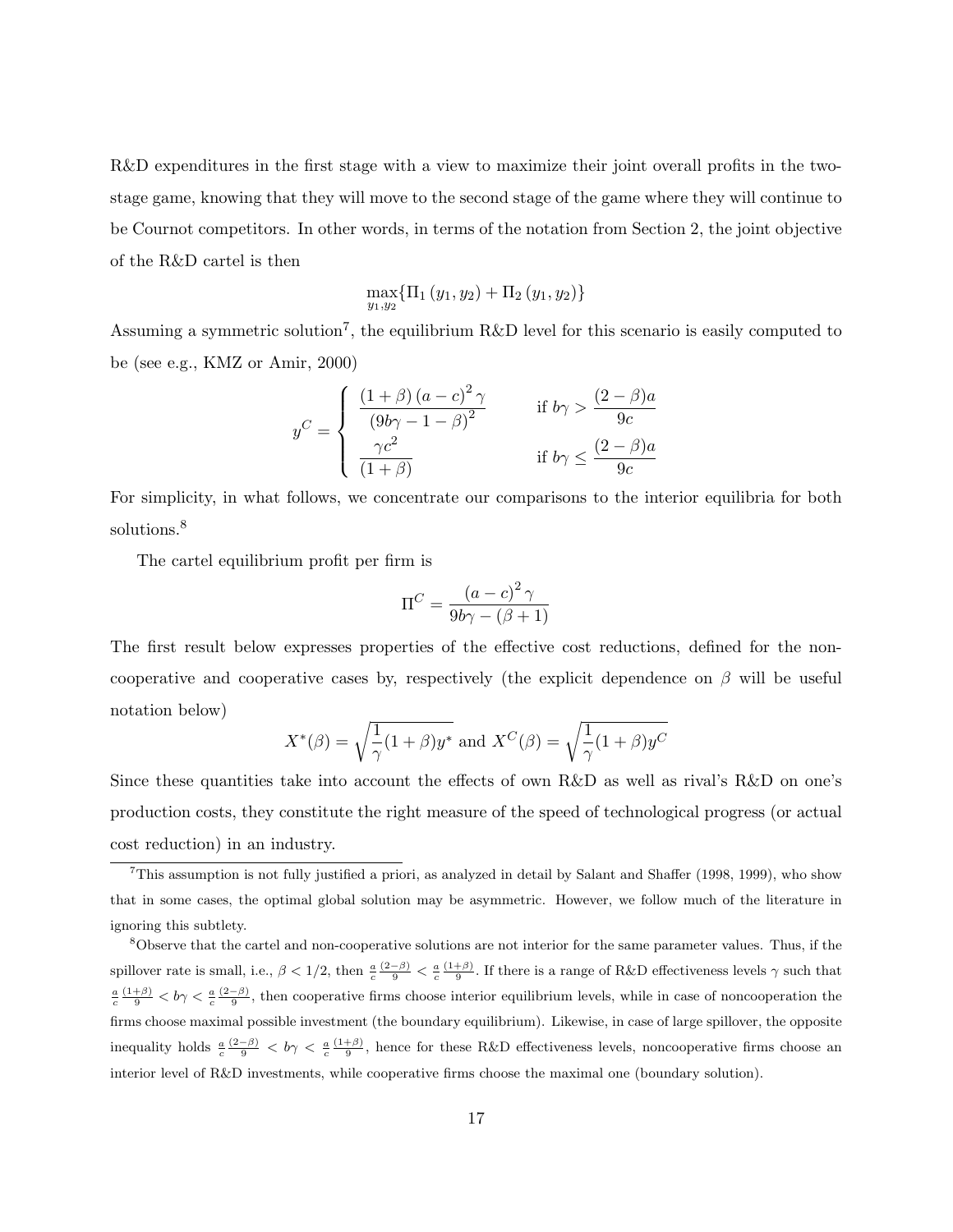Upon a short computation, one finds that the interior equilibrium levels are (see e.g., Amir, 2000):

$$
X^*(\beta) = \frac{(2-\beta)(a-c)}{9b\gamma - 2 + \beta} \tag{13}
$$

and

$$
X^{C}(\beta) = \frac{(1+\beta)(a-c)}{9b\gamma - 1 - \beta} \tag{14}
$$

The first observation deals with the comparative statics of R&D with respect to the spillover parameter. The finding is that, while the equilibrium R&D levels of both scenarios respond monotonically to changes in  $\beta$ , they do in opposite directions in a global sense.

#### **Lemma 4** The following comparative statics for the equilibrium  $R\ddot{\otimes}D$  levels hold;

(i)  $X^*(\beta)$  is decreasing in  $\beta \in [0,1]$ . Hence  $\max_{\beta} X^* = X^*(0)$  and  $\min_{\beta} X^* = X^*(1)$ . (ii)  $X^C(\beta)$  is increasing in  $\beta \in [0,1]$ . Hence  $\max_{\beta} X^C = X^C(1)$  and  $\min_{\beta} X^* = X^C(0)$ . (iii)  $X^*(0) = X^C(1)$  and  $X^*(1) = X^C(0)$ .

**Proof.** (i)-(ii) Using the expressions in (13)-(14), a simple computation establishes that  $dX^*(\beta)/d\beta$ 0 and  $dX^C(\beta)/d\beta > 0$  (under our parameter restrictions). The other statements in (i)-(ii) then follow directly as consequences of these two properties.

(iii) This follows directly from  $(13)-(14)$ .

Thus as the spillover rate  $\beta$  increases, cartel R&D increases, while non-cooperative R&D decreases. In addition, an interesting type of symmetry holds: the end level of one curve (at one extreme of the value of  $\beta$ ) is the starting level of the other (at the other extreme of the value of β). Neither of these statements is surprising since it is well known that for  $β = 1/2$ , the two levels of R&D are equal (see e.g., KMZ or Amir, 2000). This result is also quite intuitive. For the noncooperative case, the result is widely known, and a simple consequence of the standard free-riding effect in the commons, which should clearly get worse as  $\beta$  increases. For the cartel, due to the internalization of the R&D externality, a higher value of  $\beta$  simply translates into a more effective joint R&D process for the cartel, which therefore leads to higher equilibrium R&D levels.

In light of these simple comparative statics properties of the effective cost reductions, the presence of a prisoner's dilemma for small values of the spillover parameter is not surprising. Indeed, in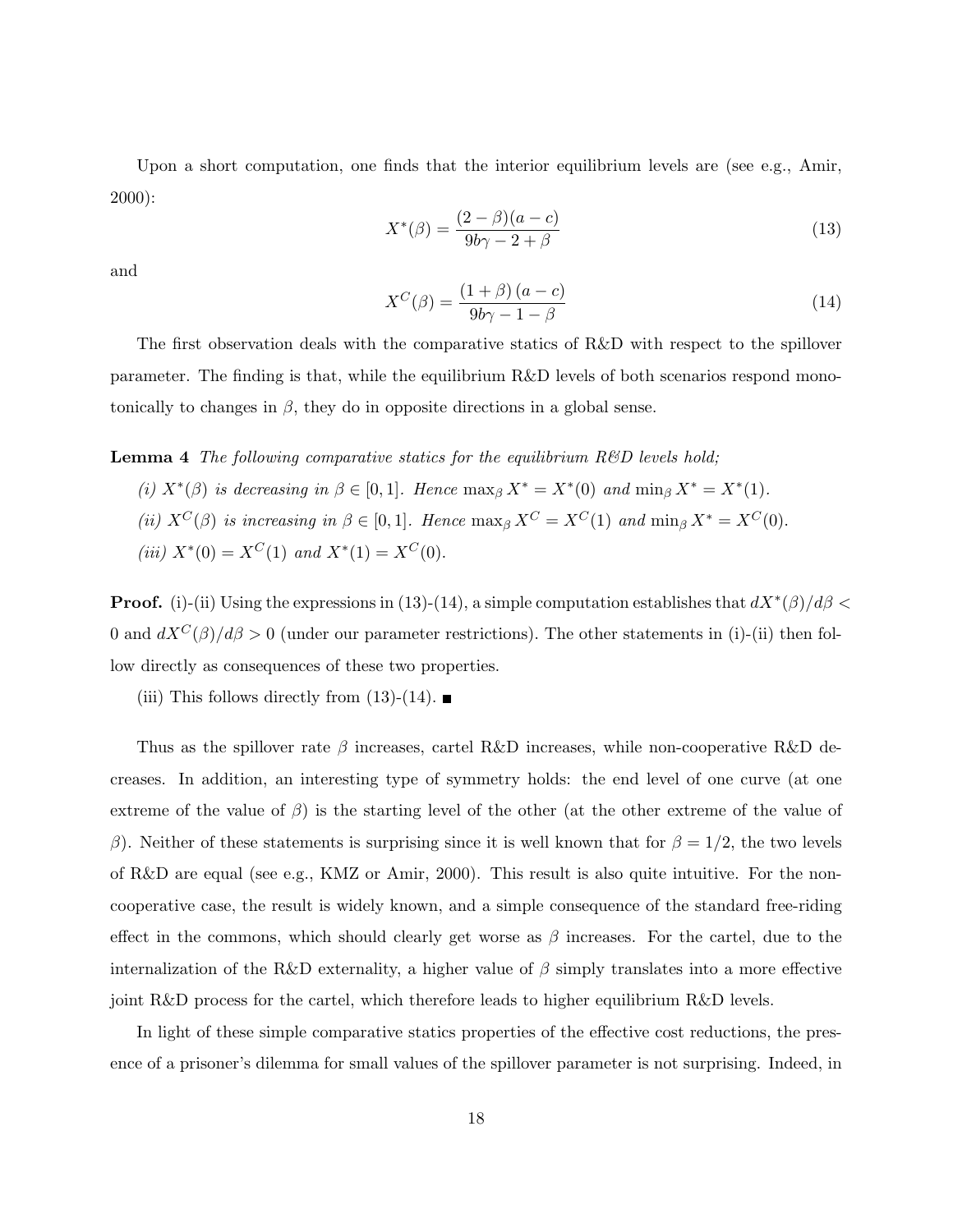a neighborhood of  $\beta = 0$ , the noncooperative solution leads to the highest possible level of R&D<sup>9</sup> while the R&D cartel calls for the smallest level of R&D for that scenario. Since the cartel solution allows firms to internalize the underlying externalities, it can be expected from this proposition that a prisoner's dilemma in R&D prevails for small values of the spillover parameter.

Conversely, in a neighborhood of  $\beta = 1$ , the cartel solution calls for its maximal level of R&D while the noncooperative solution leads to its minimal level of R&D. From these observations, one can infer that there is no prisoner's dilemma at work in this case.

In order to shed further light on the incentive for R&D cooperation, we now consider the difference in per-firm profit  $\Pi^C - \Pi^*$  as a natural measure of the incentive for R&D cooperation, and investigate how it changes with the spillover parameter  $\beta$ . The result is provided next.

**Proposition 5** As  $\beta$  increases from 0 to 1, we have:

(i)  $\Pi^C - \Pi^* \geq 0$  with equality if and only  $\beta = 1/2$ .

(ii)  $\Pi^C - \Pi^*$  decreases in  $\beta$  for  $\beta \in [0, 1/2]$ , reaches its minimum of zero for  $\beta = 1/2$ , and then increases in  $\beta$  for  $\beta \in [1/2, 1]$ .

(iii)  $\Pi^C - \Pi^*$  is higher at  $\beta = 0$  than at  $\beta = 1$ , assuming that  $9b\gamma > 2$ .

**Proof.** (i) Since the cartel can always elect the non-cooperative levels of R&D as one of its possible choices, it follows immediately that  $\Pi^C - \Pi^* \geq 0$ . (Note that this is a well known and very general result).

The fact that the two profit levels are equal for  $\beta = 1/2$  follows directly from the well-known fact that the R&D levels are equal for the two scenarios if and only if  $\beta = 1/2$  (see KMZ or Amir, 2000).

(ii) A long but simple computation shows that  $\frac{\partial}{\partial \beta} (\Pi^C - \Pi^*)$  is equal to a positive number (depending in a complex way on all the parameters of the model) multiplied by  $(2\beta - 1)$ . The conclusion follows then directly from this computation, combined with part (i).

(iii) This follows from a tedious but straightforward computation comparing  $\Pi^C(0) - \Pi^*(0)$ and  $\Pi^{C}(1) - \Pi^{*}(1)$  (note that  $9b\gamma > 2$  is simply the second order condition when  $\beta = 0$ ). The computational details are left out.

<sup>&</sup>lt;sup>9</sup>It is worthwhile to recall that  $\max_{\beta} X^* = X^*(0)$  is also equal to  $\max_{\beta} X^C = X^C(1)$ , which is by definition the equilibrium R&D level of the cartelized research joint venture (as in KMZ) or the joint lab (Amir, 2000).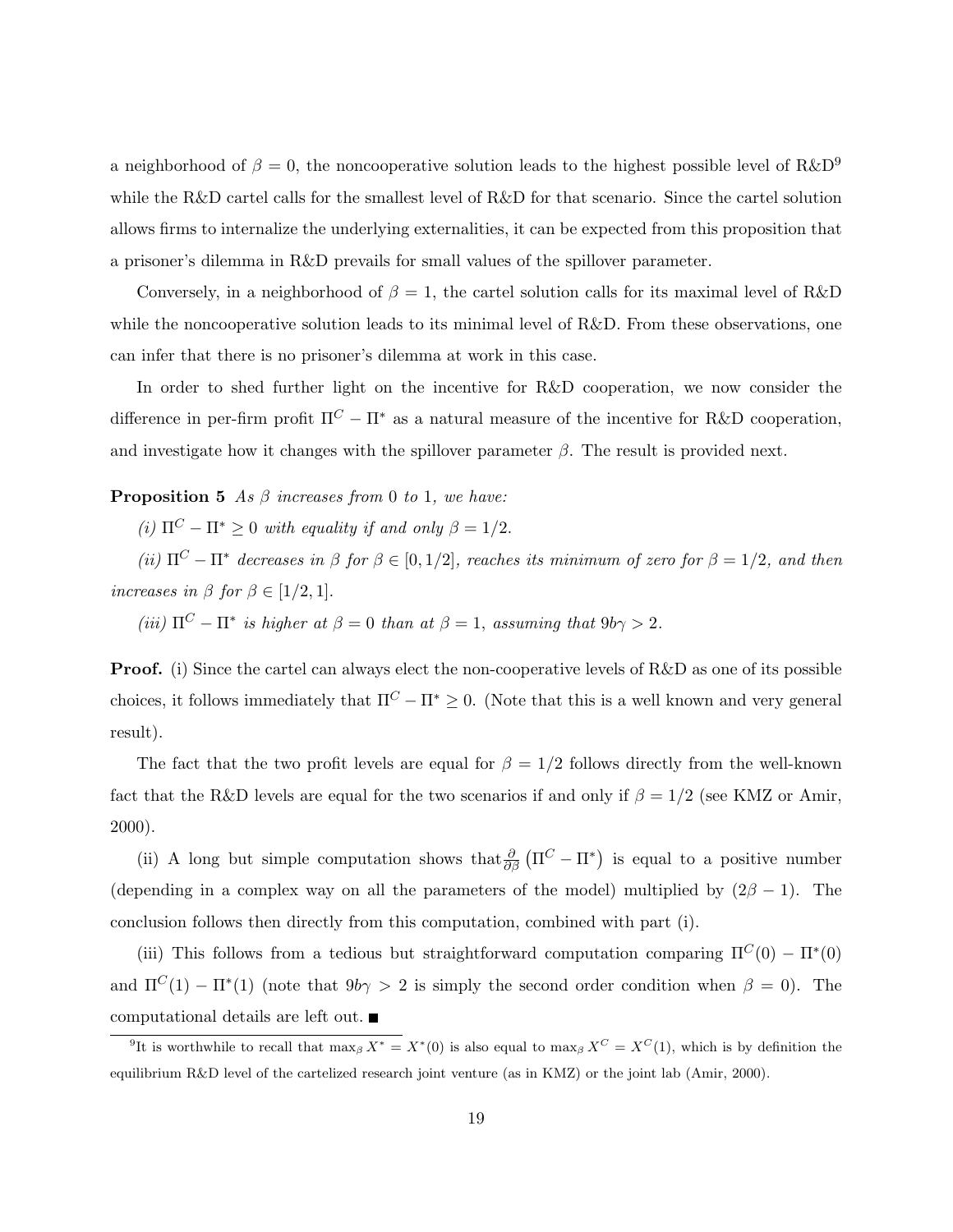It is generally believed that the incentive for R&D cooperation should be higher in industries characterized by substantial spillover effects, and more precisely that this incentive ought to be increasing in the spillover parameter. Indeed, the less perfectly appropriable R&D is, the more free-riding is expected to take place, and the less efficient the non-cooperative scenario is expected to perform. In this vision, by internalizing the public goods externality of R&D, the cartel would be expected to provide a correction to this problem, whose benefits would be higher the more substantial the spillover rate is. The above result shows that this arguably common intuition is actually valid only for relatively high spillover levels, those exceeding 1/2. For such spillovers, forming an R&D cartel is indeed a way to circumvent the lack of incentive for private R&D, as is commonly understood.

However, the incentive for R&D cooperation is actually very high for very small spillover values and in fact maximal for zero spillovers (see part (iii) of the Proposition). The fact that this incentive is decreasing in  $\beta$  for  $\beta \in [0, 1/2]$  is clearly not compatible with the aforementioned commonly held intuition, and thus emerges as a rather surprising finding here.

The presence of a prisoner's dilemma for the non-cooperative solution can provide an insightful lens through which to take a fresh look at this finding. Indeed, R&D cooperation in the form of an R&D cartel is a very natural way for firms to escape from the destructive grip of a prisoner's dilemma. First observe that the latter prevails only for small values of the spillover parameter, i.e.,  $\beta \in [0, 1/5]$ , and its scope can be seen as decreasing in  $\beta$  over this range, in the sense that it holds for a smaller range of values of  $\gamma$  (a measure of the cost of R&D). Thus, as  $\beta$  increases in the range  $[0, 1/5]$ , the prisoner's dilemma gets more and more attenuated and the incentive for R&D cooperation decreases. In this perspective, R&D cooperation can be seen as motivated by a desire on the part of firms to avoid the grip of a prisoner's dilemma in their R&D decisions for small spillovers.

On the other hand, for high spillovers, R&D cooperation should be seen as the proper response to a need to internalize the public goods externality of R&D, as is widely believed (see e.g., AJ or Spence, 1984). In light of these two complementary explanations, it should then not come as a suprise that, for intermediate values of spillovers (those close to  $1/2$ ), the incentive for R&D cooperation is indeed minimal (in fact, non-existent for  $\beta = 1/2$ ). In conclusion then, the mutu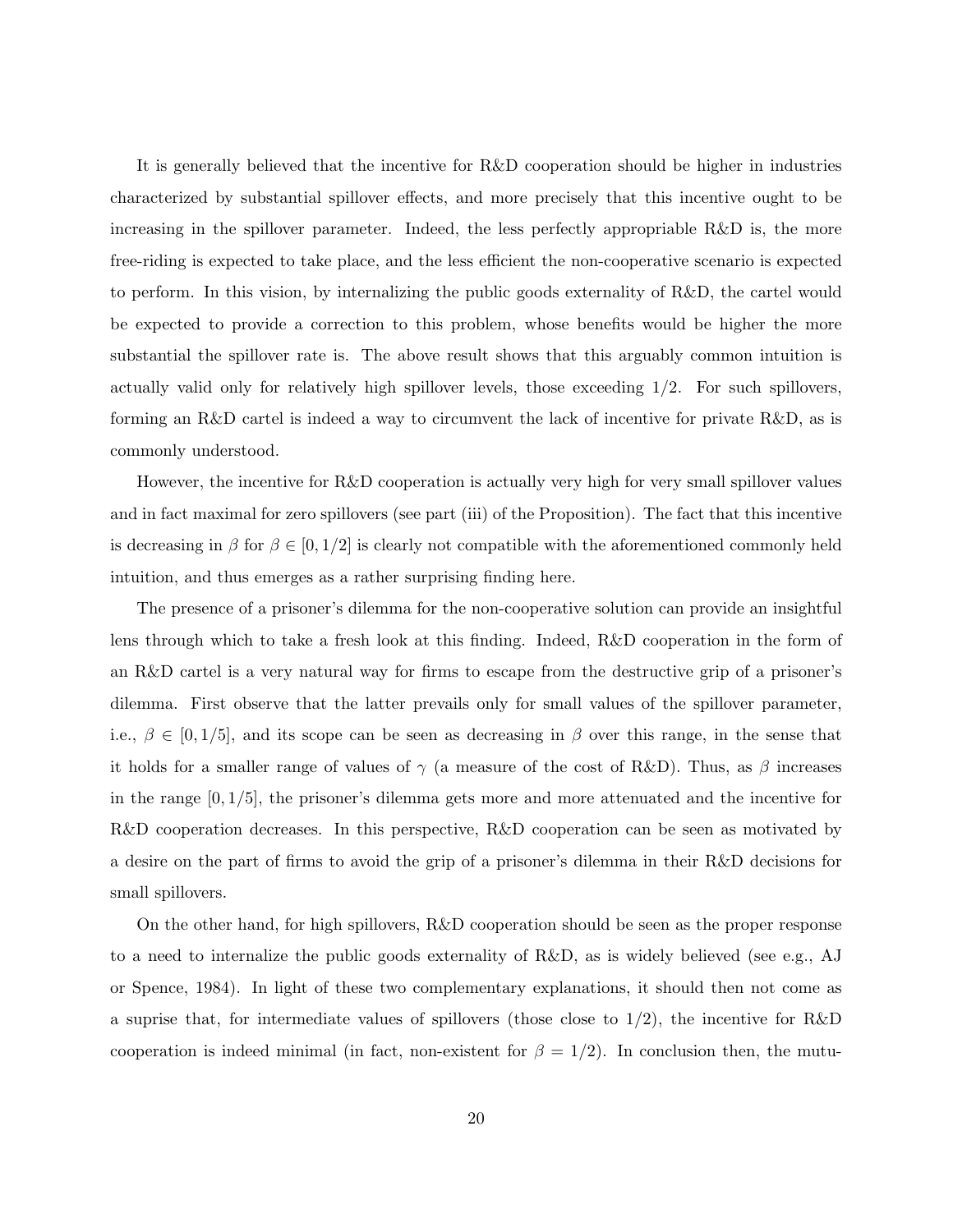ally exclusive nature of the prisoner's dilemma and significant spillover levels offers a novel and interesting perspective to explain the incentives to form R&D cartels.

We end with a final remark on the antitrust implications of the results of this section. Since R&D cooperation allows firms to avoid a prisoner's dilemma in R&D in industries with small spillover levels and since this prisoner's dilemma is actually favorable to consumers and society, the usual permissive attitute of antitrust authorities concerning R&D cooperation among firms that continue to compete in product markets might require some revision. This permissive attitute is fully justified for industries with high levels of spillovers since it allows firms to circumvent the effects of the appropriability externality and induces them to increase their R&D levels relative to the noncooperative R&D scenario. However, for industries with low levels of spillovers, it would be more appropriate to limit firms' cooperation in R&D, thus forcing them to face the socially beneficial prisoner's dilemma at hand.

## 6 Conclusion

This paper has confirmed the presence of a standard prisoner's dilemma in R&D decisions for (a modified version of) one of the commonly used models of strategic R&D and product market competition, the so-called KMZ model, in which spillovers are postulated to take place in R&D inputs. The characterization of the parameter region under which this dilemma arises, low R&D costs and low spillovers, is very similar to that for the other model, due to AJ, which postulates spillovers in R&D outputs instead. This result is not easily anticipated on intuitive grounds since the two models are known to have substantial differences on some key issues (Amir, 2000).

In terms of consumer surplus and social welfare, this prisoner's dilemma always works in favor of consumers and society as a whole, just as one would expect from an intuitive standpoint.

The presence of this prisoner's dilemma can be invoked to shed light on a number of different findings in the broader  $R\&D$  literature. First we show that equilibrium profits in the  $R\&D$  game are higher at full spillovers than at zero spillovers, suggesting that the prisoner's dilemma is more detrimental to firm profits than the public goods nature of know-how. A second finding concerns the incentives firms face for forming R&D cartels. Such cartels are usually understood as appropriate in cases where R&D spillovers are substantial, as a way to internalize the common property externality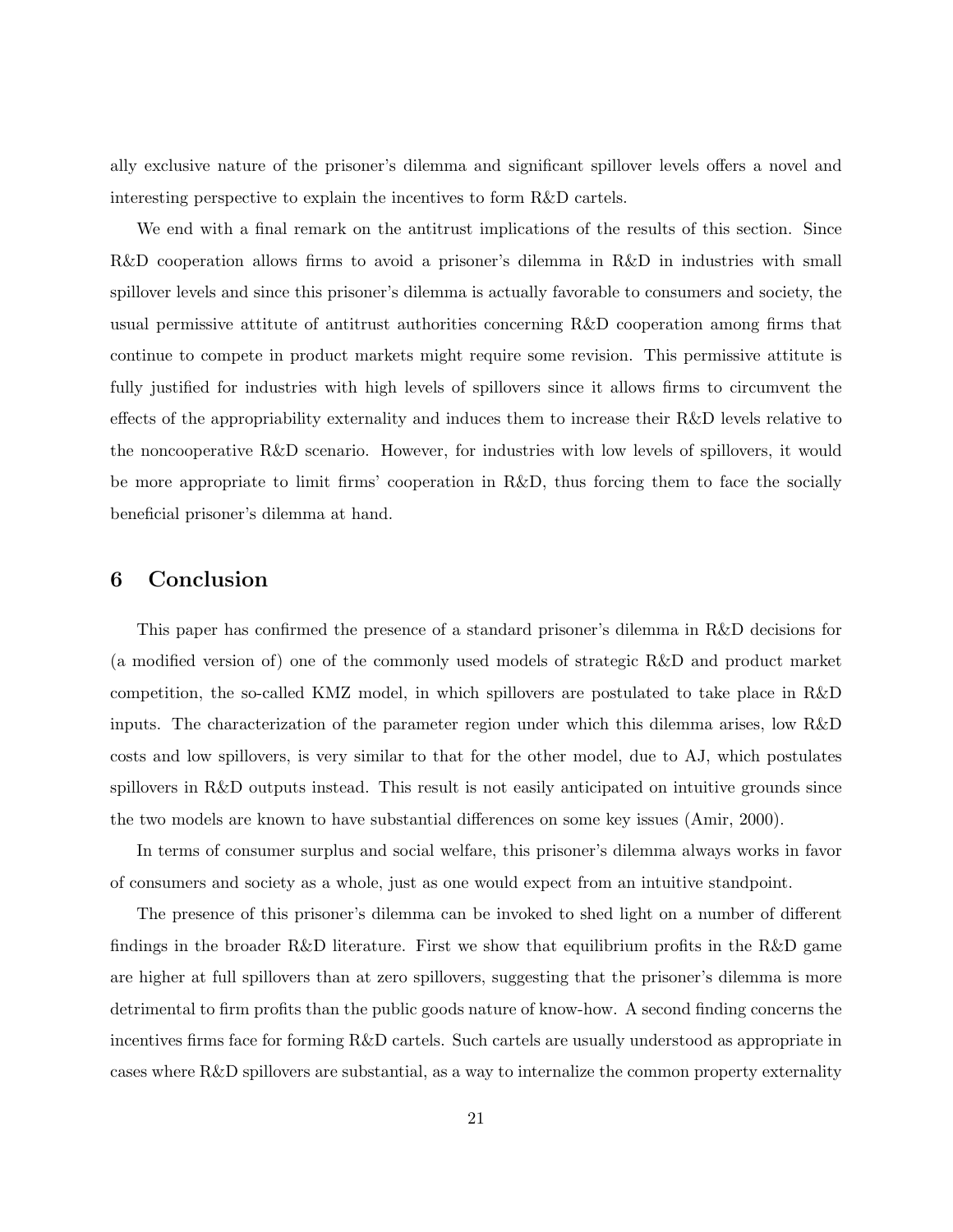of knowledge. It turns out that the incentive to form an R&D cartel is actually maximal in the case of zero spillovers. Since the scope of the prisoner's dilemma increases as the spillovers go down, one can argue that R&D cartels are motivated on the part of the firms involved by the search for a way out of the prisoner's dilemma grip, whenever spillover effects are relatively small. When the latter are large, the commonly held view that they can motivate firms to form R&D cartels (forcefully put forth by AJ and others) is implicitly confirmed here.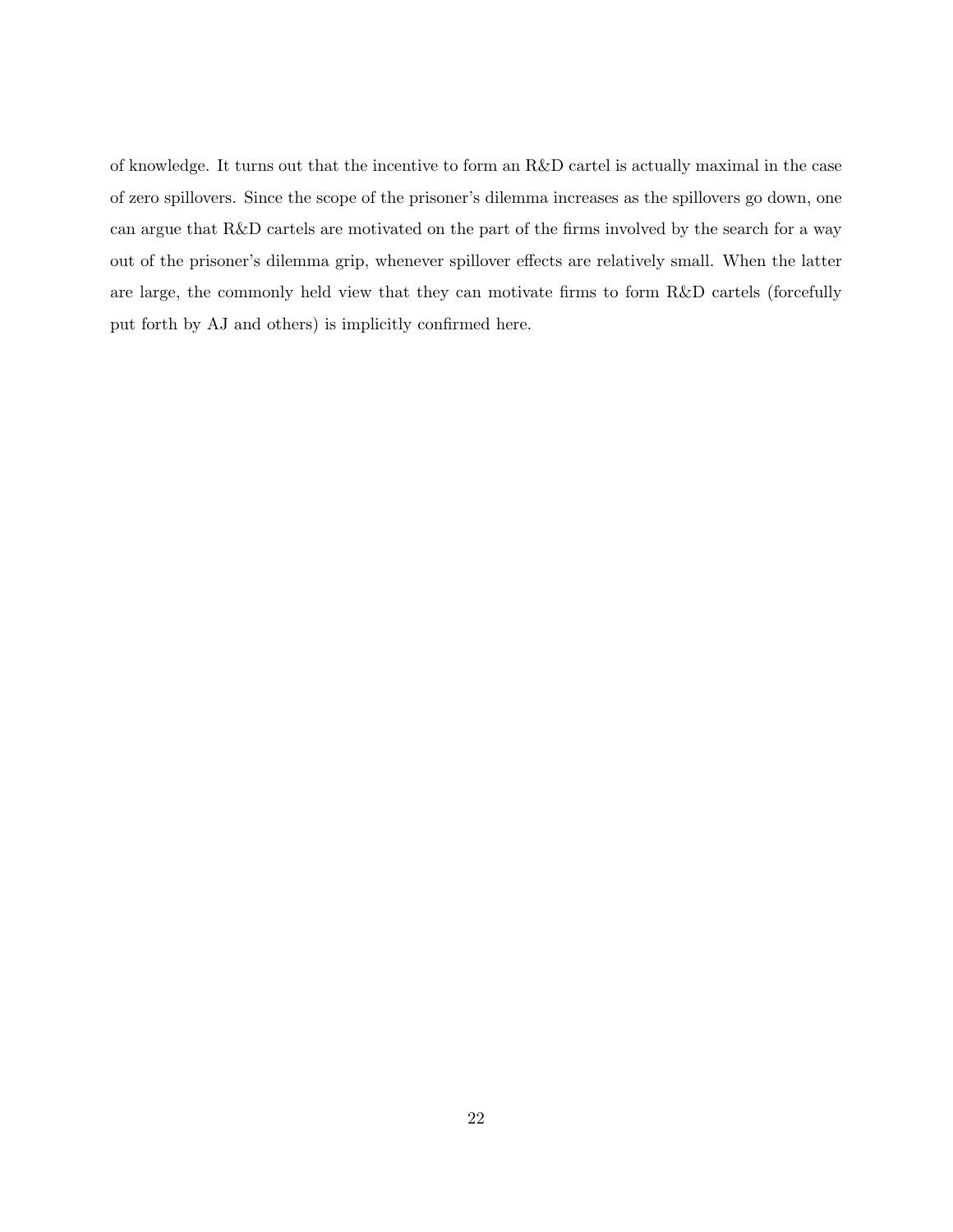## References

- [1] Amir, R. (2000), Modelling imperfectly appropriable R&D via spillovers, International Journal of Industrial Organization, 18, 1013-1032.
- [2] Amir, R., Evstigneev, I. and Wooders, J. (2003), Noncooperative versus cooperative R&D with endogenous spillover rates, Games and Economic Behavior, 42,183-207.
- [3] Amir, R., F. Garcia, C. Halmenschlager and J. Pais (2011a), R&D as a prisoner's dilemma and R&D-avoiding cartels, The Manchester School, 79, 81-99.
- [4] Amir, R., Halmenschlager, C., and Jin, J. (2011). R&D-induced industry polarization and shake-outs, International Journal of Industrial Organization, 29, 386-398.
- [5] d'Aspremont, C. and A. Jacquemin (1988), Cooperative and noncooperative R&D in duopoly with spillovers, American Economic Review 78, 1133-1137.
- [6] d'Aspremont, C. and A. Jacquemin (1990), Erratum, American Economic Review, 80, 641-642.
- [7] Bachiegga, E., L. Lambertini, and A. Mantovani, (2010). R&D-hindering collusion, The B.E. Journal of Economic Analysis & Policy, 10, 66.
- [8] Bernstein, J. and Nadiri, I. (1988). Interindustry R&D Spillovers, rates of return, and production in high-tech industries, American Economic Review, 78, 429–434.
- [9] Brander, J. and Spencer, B. (1983). Strategic commitment with R&D: the symmetric case, Bell Journal of Economics, 14, 225–235.
- [10] De Bondt, R., Slaets, P. and Cassiman, B. (1992). The degree of spillovers and the number of rivals for maximum effective R&D, International Journal of Industrial Organization, 12, 35–54.
- [11] Griliches, Z. (1995). R&D and Productivity: Econometric Results and Productivity Issues, in P. Stoneman (ed.), Handbook of the Economics of Innovation and Technological Change, Oxford, Basil Blackwell.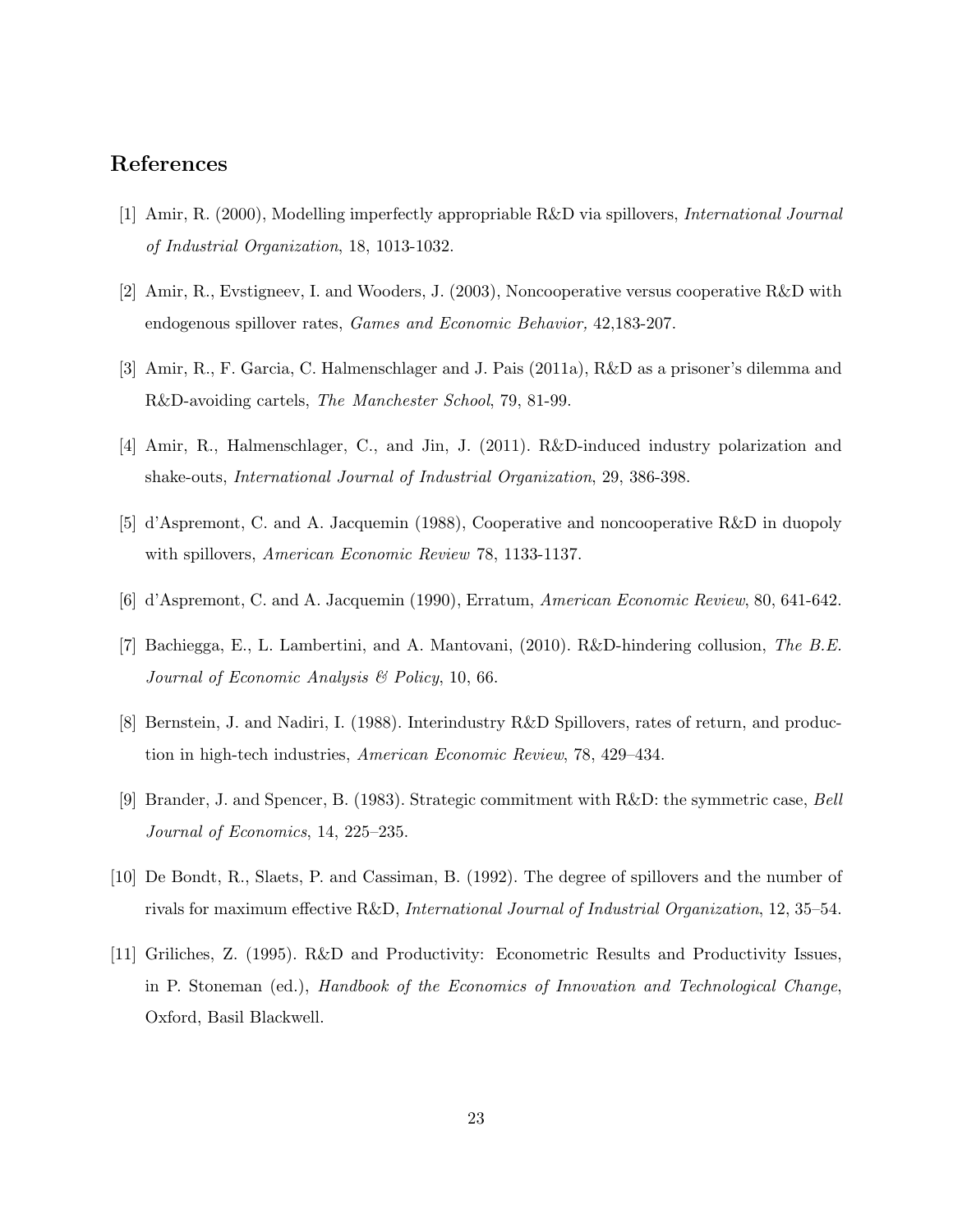- [12] Hall, B. (1996), The private and social returns to research and development, in Technology,  $R&D$  and the Economy, B. Smith and C. Barfield eds., Brookings Institute for American Enterprise.
- [13] Hauenschild, N. (2003). On the role of input and output spillovers when R&D projects are risky, International Journal of Industrial Organization, 23, 1065-1089.
- [14] Hinloopen, J. and J. Vandekerckhove (2009), Dynamic efficiency of Cournot and Bertrand competition: input versus output spillovers, Journal of Economics, 98, 119-136.
- [15] Hinloopen, J. and J. Vandekerckhove (2011), Product market competition and investments in cooperative R&D, The B.E. Journal of Economic Analysis  $\mathcal{B}$  Policy, 11, 55.
- [16] Jin, J. and Troege, M. (2006). R&D competition and endogenous spillovers, The Manchester School, 74, 40-51.
- [17] Kamien, M., Muller, E., and Zang, I. (1992). Research joint ventures and R&D cartels, American Economic Review, 82, 1293-1306.
- [18] Katz, M. (1986). An analysis of cooperative research and development. Rand Journal of Economics, 17, 527-543.
- [19] Martin, S. (2002), Spillovers, appropriability, and R&D, Journal of Economics, 75,1-32.
- [20] Piga, C. and Poyago-Theotoky, J. (2005). Endogenous R&D spillovers and locational choice, Regional Science and Urban Economics, 35, 127–139.
- [21] Romer, P. (1986). Increasing returns and long-run growth. Journal of Political Economy, 94, 1002-1037.
- [22] Ruff, L. (1969). Research and technological progress in a Cournot economy, Journal of Economic Theory, 1, 397–415.
- [23] Salant, S. and Shaffer, G. (1998). Optimal asymmetric strategies in research joint ventures, International Journal of Industrial Organization, 16, 195-208.